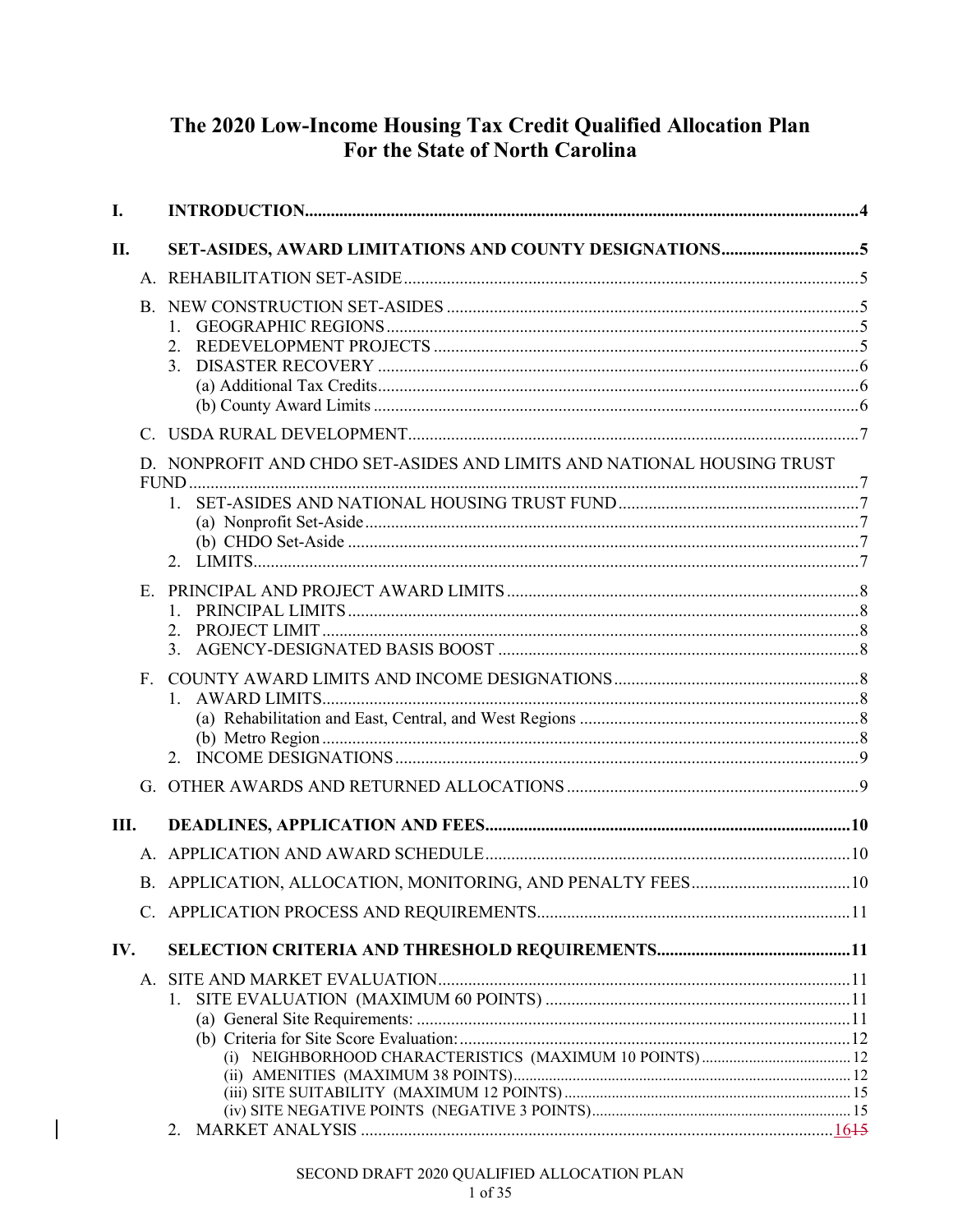|     |    | 2.                                                                  |  |
|-----|----|---------------------------------------------------------------------|--|
|     |    |                                                                     |  |
|     |    |                                                                     |  |
|     |    | MAXIMUM PROJECT DEVELOPMENT COSTS (NEGATIVE 10 POINTS)17<br>$1_{-}$ |  |
|     |    |                                                                     |  |
|     |    | 3. WORKFORCE HOUSING LOAN PROGRAM (Subject to appropriation)19      |  |
|     |    |                                                                     |  |
|     |    |                                                                     |  |
|     |    | 2.                                                                  |  |
|     |    |                                                                     |  |
|     |    |                                                                     |  |
|     | Е. |                                                                     |  |
|     | F. |                                                                     |  |
|     |    |                                                                     |  |
|     |    |                                                                     |  |
|     |    |                                                                     |  |
|     |    | 4.                                                                  |  |
|     |    | 5.                                                                  |  |
|     |    | 6.                                                                  |  |
|     |    | 7.                                                                  |  |
|     |    | 8.                                                                  |  |
|     |    |                                                                     |  |
|     |    |                                                                     |  |
|     |    |                                                                     |  |
|     |    |                                                                     |  |
|     |    |                                                                     |  |
|     |    |                                                                     |  |
|     |    |                                                                     |  |
|     |    |                                                                     |  |
|     |    |                                                                     |  |
|     |    | 3.                                                                  |  |
|     |    |                                                                     |  |
| V.  |    |                                                                     |  |
|     |    |                                                                     |  |
|     |    |                                                                     |  |
|     |    |                                                                     |  |
| VI. |    |                                                                     |  |
|     |    |                                                                     |  |
|     |    |                                                                     |  |
|     |    | 2.                                                                  |  |
|     |    |                                                                     |  |
|     |    | 4.                                                                  |  |
|     |    | 5.                                                                  |  |
|     |    | 6.                                                                  |  |
|     |    | 8.                                                                  |  |
|     |    |                                                                     |  |

 $\overline{\phantom{a}}$ 

 $\begin{array}{c} \hline \end{array}$ 

 $\overline{\phantom{a}}$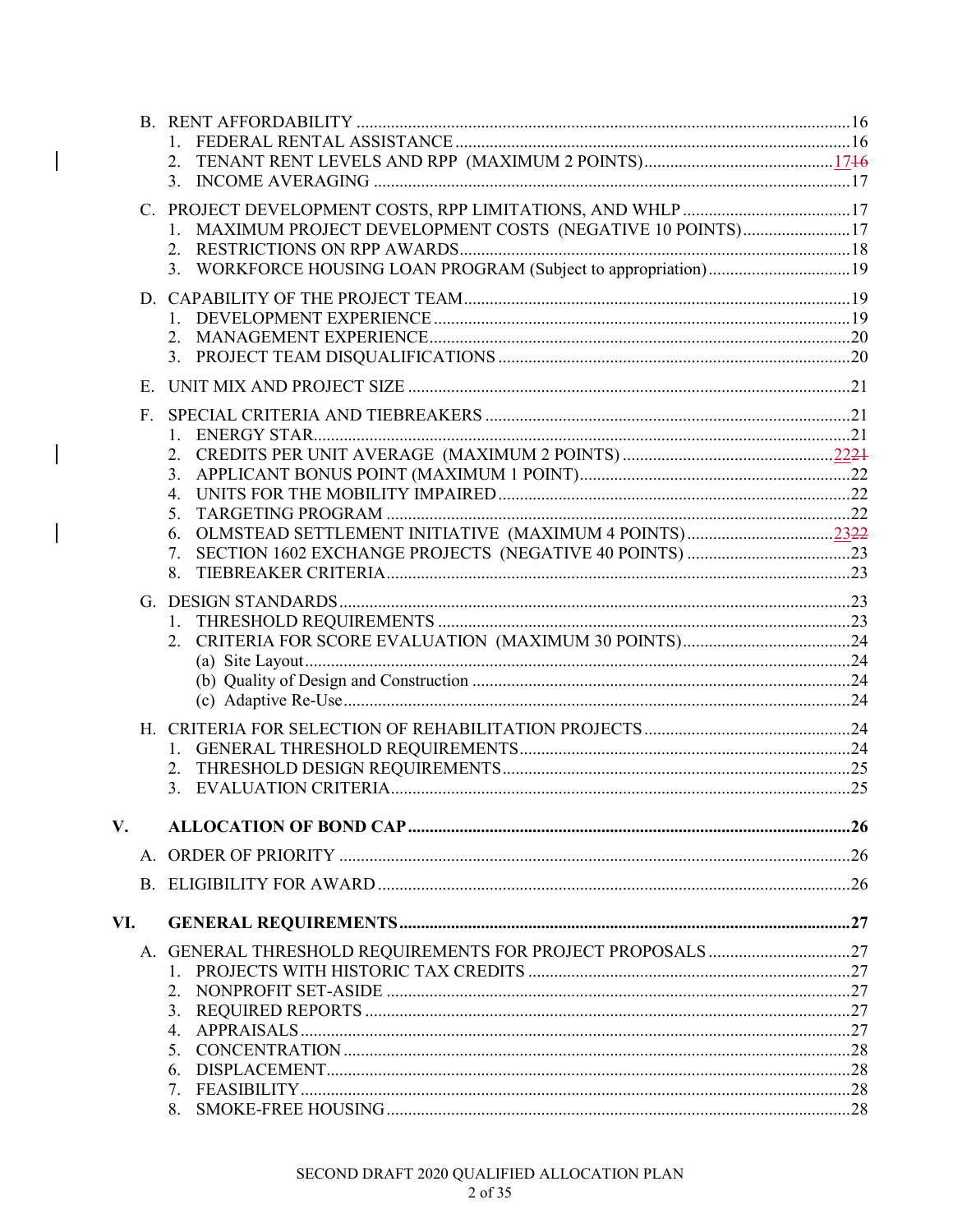|       | $\mathcal{D}$  |  |
|-------|----------------|--|
|       | 3.             |  |
|       | $\overline{4}$ |  |
|       | 5 <sub>1</sub> |  |
|       | 6.             |  |
|       | 7              |  |
|       | 8 <sub>1</sub> |  |
|       | 9.             |  |
|       |                |  |
|       |                |  |
|       |                |  |
|       |                |  |
|       |                |  |
| VII.  |                |  |
|       |                |  |
|       |                |  |
| VIII. |                |  |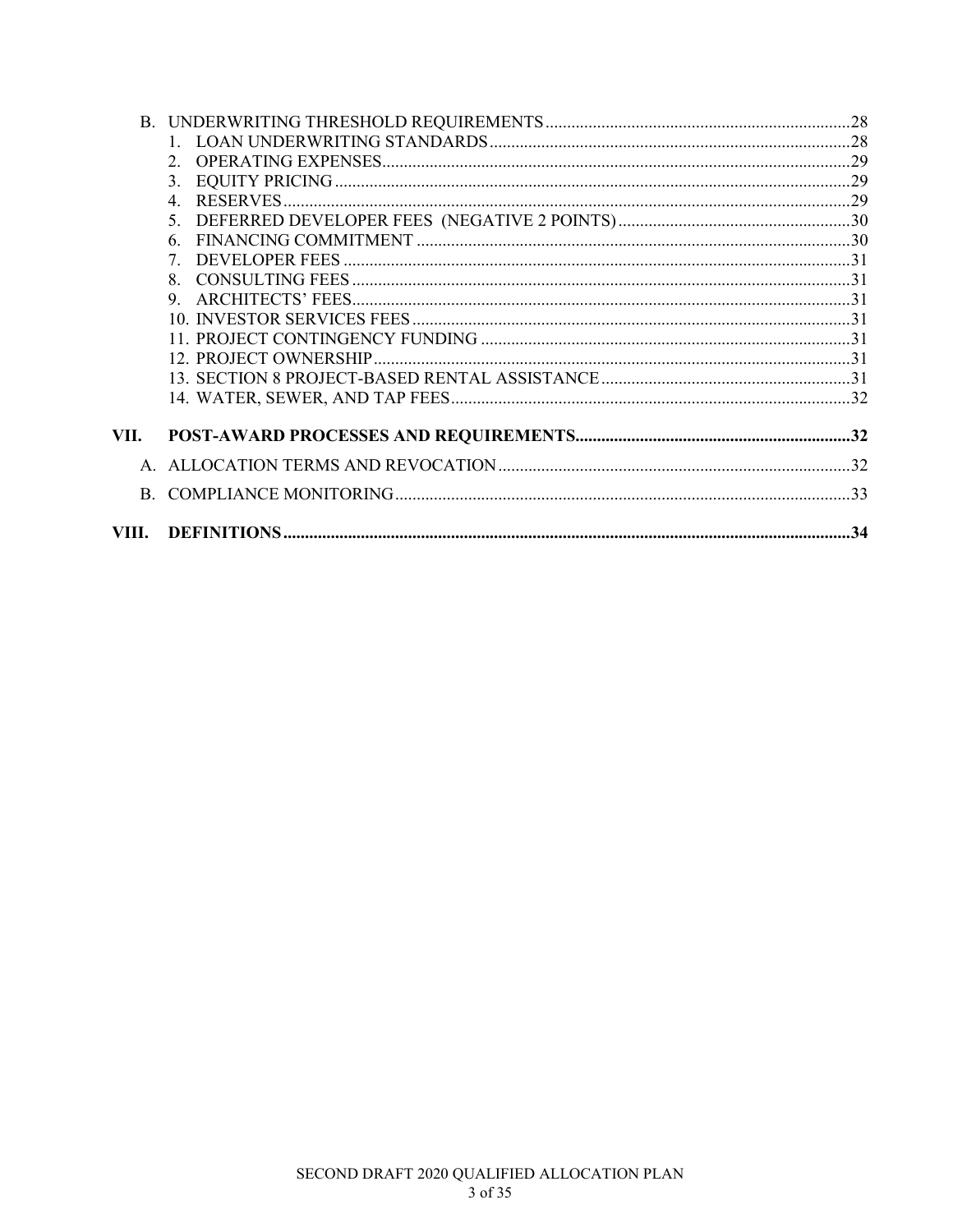# **I. INTRODUCTION**

The 2020 Qualified Allocation Plan (the Plan) has been developed by the North Carolina Housing Finance Agency (the Agency) as administrative agent for the North Carolina Federal Tax Reform Allocation Committee (the Committee) in compliance with Section 42 of the Internal Revenue Code of 1986, as amended (the Code). For purposes of the Plan, the term "Agency" shall mean the Agency acting on behalf of the Committee, unless otherwise provided.

The Plan was reviewed in one public hearing and met the other legal requirements prior to final adoption by the Committee. The staff of the Agency was present at the hearing to take comments and answer questions.

The Agency will only allocate low-income housing tax credits in compliance with the Plan. The Code requires the Plan contain certain elements. These elements, and others added by the Committee, are listed below.

A. Selection criteria to be used in determining the allocation of tax credits:

- Project location and site suitability.
- Market demand and local housing needs.
- Serving the lowest income tenants.
- Serving qualified tenants for the longest periods.
- Design and quality of construction.
- Financial structure and long-term viability.
- Use of federal project-based rental assistance.
- Use of mortgage subsidies.
- Experience of development team and management agent(s).
- Serving persons with disabilities and persons who are homeless.
- Willingness to solicit referrals from public housing waiting lists.
- Tenant populations of individuals with children.
- Projects intended for eventual tenant ownership.
- Projects that are part of a community redevelopment effort.
- Energy efficiency.
- Historic nature of the buildings.
- B. Threshold, underwriting and process requirements.
- C. Description of the Agency's compliance monitoring program, including procedures to notify the Internal Revenue Service of noncompliance with the requirements of the program.

In the process of administering the tax credit, Rental Production Program (RPP) and Workforce Housing Loan Program (WHLP), the Agency will make decisions and interpretations regarding project applications and the Plan. RPP and WHLP are state investments dedicated to making rental developments financially feasible and more affordable for working families and seniors. Unless otherwise stated, the Agency is entitled to the full discretion allowed by law in making all such decisions and interpretations. The Agency reserves the right to amend, modify, or withdraw provisions contained in the Plan that are inconsistent or in conflict with state or federal laws or regulations. In the event of a major:

- natural disaster,
- disruption in the financial markets, or
- reduction in subsidy resources available, including tax credits, RPP and WHLP funding,

the Agency may disregard any section of the Plan, including point scoring and evaluation criteria, that interferes with an appropriate response.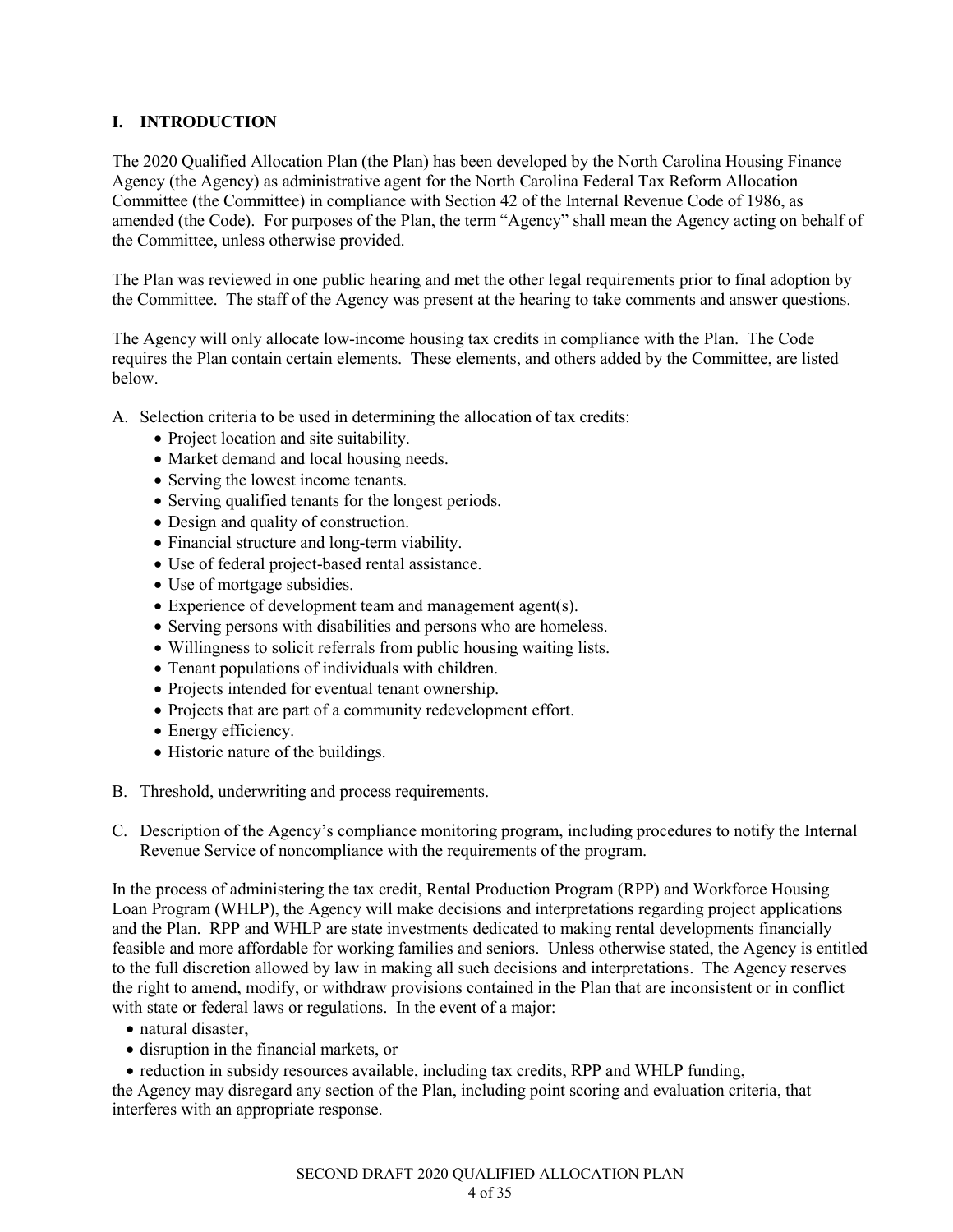# **II. SET-ASIDES, AWARD LIMITATIONS AND COUNTY DESIGNATIONS**

The Agency will determine whether applications are eligible under Section II(A) or II(B). This Section II only applies to 9% Tax Credit applications.

### A. REHABILITATION SET-ASIDE

The Agency will award up to ten percent (10%) of tax credits available after forward commitments to projects proposing rehabilitation of existing housing. The Agency may exceed this limitation to completely fund a project request. In the event eligible requests exceed the amount available, the Agency will determine awards based on the evaluation criteria in Section IV(H)(3). The maximum award under this set-aside to any one Principal will be one project.

The following will be considered new construction under Section II(B) below:

- adaptive re-use projects,
- entirely vacant residential buildings,
- proposals to increase and/or substantially re-configure residential units.

### B. NEW CONSTRUCTION SET-ASIDES

1. GEOGRAPHIC REGIONS

The Agency will award tax credits remaining after awards described above to new construction projects, starting with those earning the highest scoring totals within each of the following four geographic set-asides and continuing in descending score order through the last project that can be fully funded. The Agency reserves the right to revise the available credits in each set-aside to award the next highest scoring application statewide under Section  $II(G)(1)$ .

| <b>West 16%</b> |              | Central 234% |               | <b>Metro 387%</b> | <b>East 23%</b>  |             |
|-----------------|--------------|--------------|---------------|-------------------|------------------|-------------|
| Alexander       | Lincoln      | Alamance     | Moore         | Buncombe          | Beaufort         | Jones       |
| Alleghany       | Macon        | Anson        | Orange        | Cumberland        | Bertie           | Lenoir      |
| Ashe            | Madison      | Cabarrus     | Person        | Durham            | Bladen           | Martin      |
| Avery           | McDowell     | Caswell      | Randolph      | Forsyth           | <b>Brunswick</b> | Nash        |
| Burke           | Mitchell     | Chatham      | Richmond      | Guilford          | Camden           | New Hanover |
| Caldwell        | Polk         | Davidson     | Rockingham    | Mecklenburg       | Carteret         | Northampton |
| Catawba         | Rutherford   | Davie        | Rowan         | Wake              | Chowan           | Onslow      |
| Cherokee        | Surry        | Franklin     | Scotland      |                   | Columbus         | Pamlico     |
| Clay            | Swain        | Granville    | Stanly        |                   | Craven           | Pasquotank  |
| Cleveland       | Transylvania | Harnett      | <b>Stokes</b> |                   | Currituck        | Pender      |
| Gaston          | Watauga      | Hoke         | Union         |                   | Dare             | Perquimans  |
| Graham          | Wilkes       | Iredell      | Vance         |                   | Duplin           | Pitt        |
| Haywood         | Yadkin       | Lee          | Warren        |                   | Edgecombe        | Robeson     |
| Henderson       | Yancey       | Montgomery   |               |                   | Gates            | Sampson     |
| Jackson         |              |              |               |                   | Greene           | Tyrrell     |
|                 |              |              |               |                   | Halifax          | Washington  |
|                 |              |              |               |                   | Hertford         | Wayne       |
|                 |              |              |               |                   | Hyde             | Wilson      |
|                 |              |              |               |                   | Johnston         |             |

# 2. REDEVELOPMENT PROJECTS

(a) If necessary, the Agency will adjust the awards under the Plan to ensure the overall allocation results in awards for two (2) Redevelopment Projects. Specifically, tax credits that would have been awarded to the lowest ranking project(s) that do(es) not meet the criteria below will be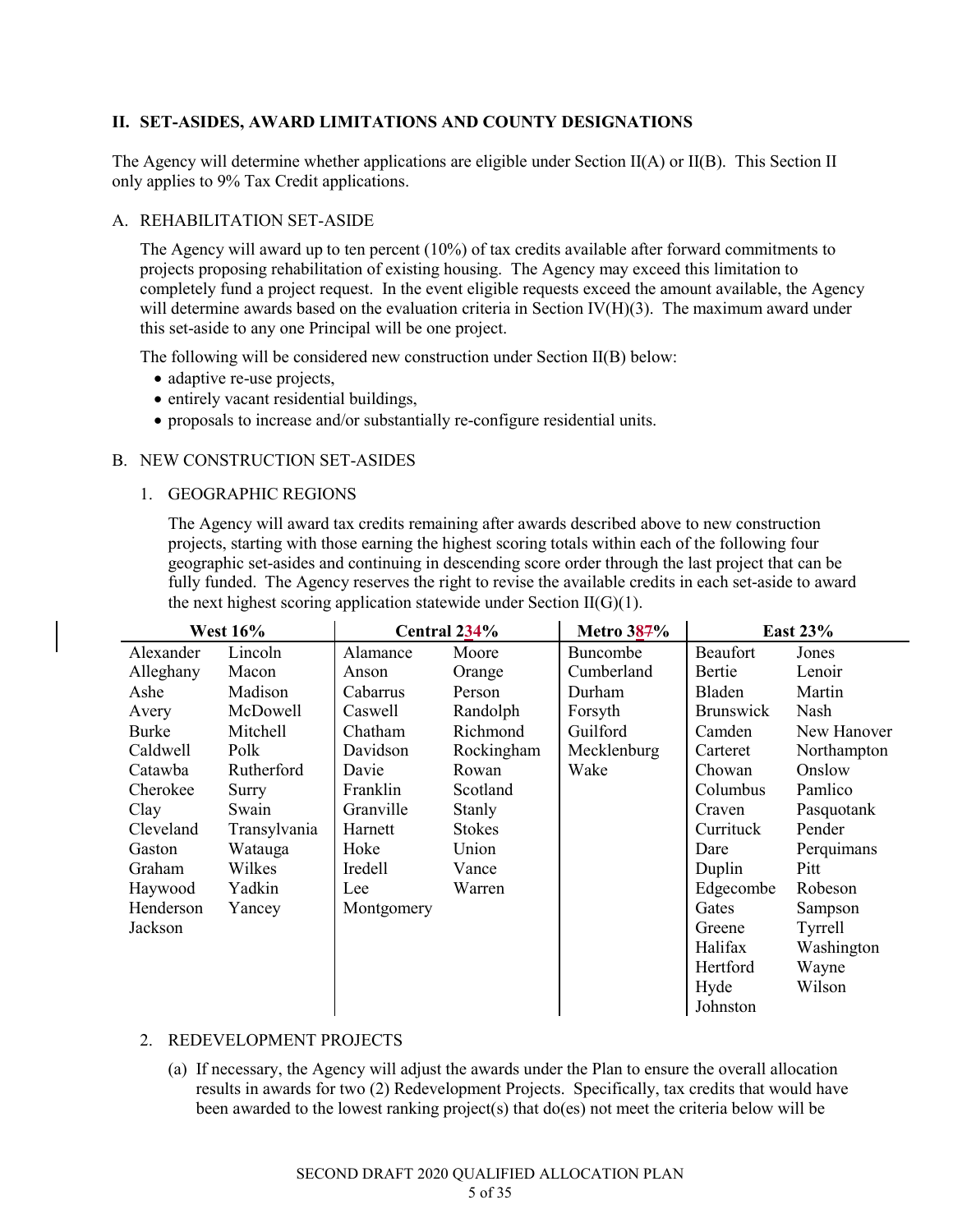awarded to the next highest ranking Redevelopment Project(s). The Agency may make such adjustment(s) in any geographic set-aside.

- (b) The following are required to qualify as a Redevelopment Project:
	- (i) The site currently contains or contained at least one structure used for commercial, residential, educational, or governmental purposes.
	- (ii) The application proposes adaptive re-use with historic rehabilitation credits and/or new construction.
	- (iii)Any required demolition has been completed or is scheduled for completion in 2020 (not including the project buildings).
	- (iv) A unit of local government initiated the project, evidenced by a Request for Proposal, Council minutes, or other documentation stipulating the project was originally envisioned by the local government, and has invested community development resources in the Half Mile area within the last ten years. A resolution will not suffice as evidence of local government initiation.
	- (v) As of the preliminary application deadline, a unit of local government formally adopted a plan to address the deterioration (if any) in the Half Mile area and approved one or more of the following for the project:
		- donation of at least one parcel of land,
		- waiver of impact, tap, or related fees normally charged,
		- commitment to lend/grant at least \$750,000 in the Metro region and \$250,000 in the East, Central or West of its housing development funds (net of any amount paid to the unit of government) as a source of permanent funding, or
		- is part of the Rental Assistance Demonstration (RAD) program under the U.S. Department of Housing and Urban Development (HUD).

The Agency will require official documentation of each element of local government participation.

### 3. DISASTER RECOVERY

#### (a) Additional Tax Credits

Twelve point five percent (12.5%) of tax credits available will be added to the East region before the Rehabilitation Set-Aside and before any allocations under the New Construction Set-Aside.

#### (b) County Award Limits

Should each county with an eligible application in the East or Central region receive one new construction award and credits remain in the respective region, counties declared a federal disaster area (Individual Assistance designation) under Hurricane Florence are eligible to receive a second new construction award.

If necessary, the Agency will adjust the awards under the Plan to ensure the overall allocation results in no less than one award for Cumberland County in the Metro region. The initial maximum under  $II(F)(b)$  will not apply to Cumberland County should that county be eligible for a second new construction award.

#### (c) Disaster Recovery Funds

New construction applications receiving an allocation of 9% tax credits in counties declared federal disaster areas (Individual Assistance designation) under Hurricane Florence are eligible for Disaster Recovery funds. Loan amounts will be determined by the Agency and used to reduce tax credit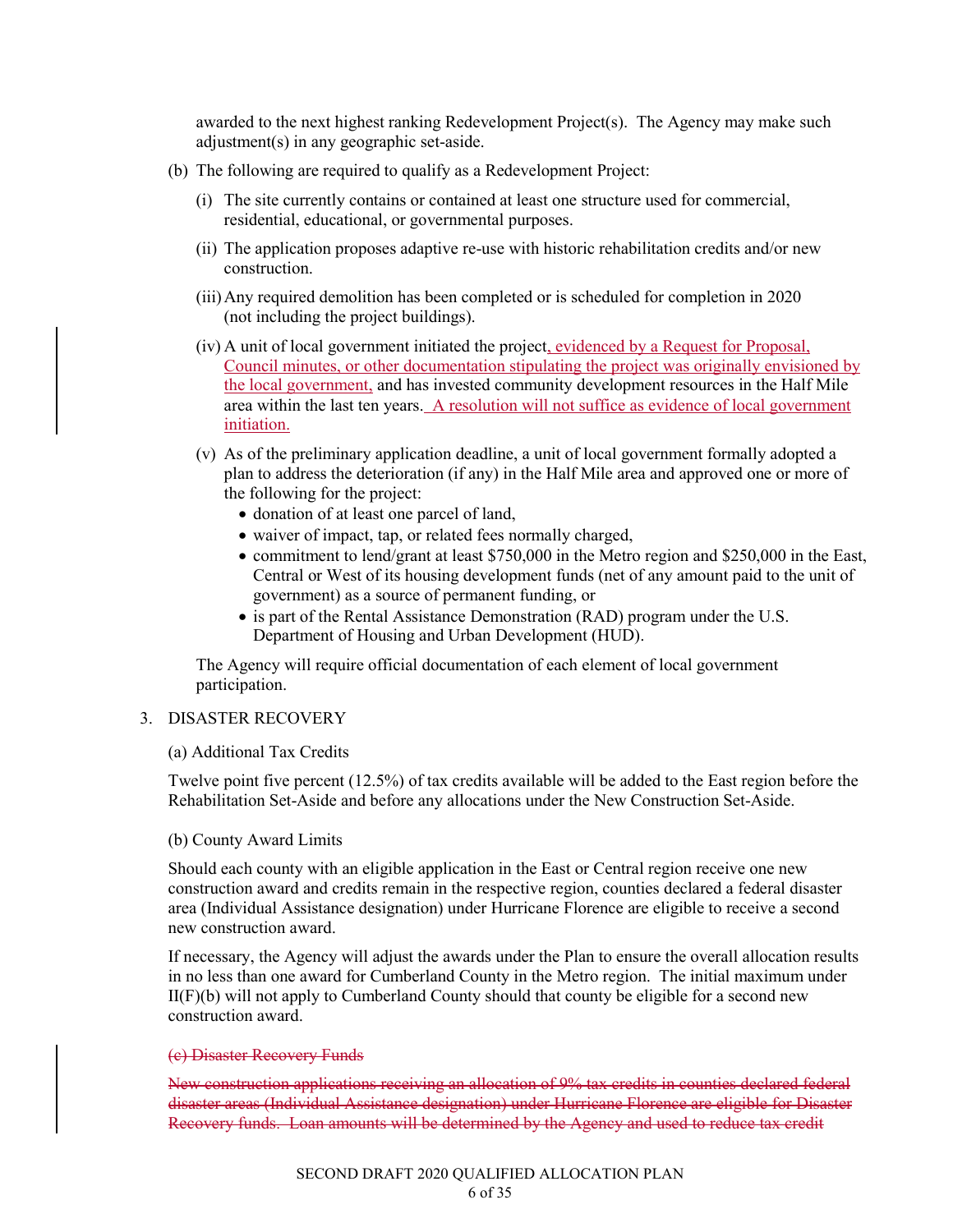and/or WHLP requests. The terms will be zero percent (0%) interest, twenty year balloon (no payments unless requesting RPP funds).

### C. USDA RURAL DEVELOPMENT

Up to \$750,000 will be awarded to eligible rehabilitation and/or new construction project(s) identified by the U.S. Department of Agriculture, Rural Development (RD) state office as a priority. These projects will count towards the applicable set-asides and limits. The maximum award under this set-aside to any one Principal will be one project. Other RD applications will be considered under the applicable setasides.

### D. NONPROFIT AND CHDO SET-ASIDES AND LIMITS AND NATIONAL HOUSING TRUST FUND

### 1. SET-ASIDES AND NATIONAL HOUSING TRUST FUND

If necessary, the Agency will adjust the awards under the Plan to ensure that the overall allocation results in:

- $\bullet$  ten percent (10%) of the state's federal tax credit ceiling being awarded to projects involving taxexempt organizations (nonprofits),
- fifteen percent (15%) of the Agency's HOME funds being awarded to projects involving Community Housing Development Organizations certified by the Agency (CHDOs) and
- all funds available from the National Housing Trust Fund have been awarded.

Specifically, tax credits that would have been awarded to the lowest ranking project(s) that do(es) not fall into one of these categories will be awarded to the next highest ranking project(s) that do(es) until the overall allocation(s) reach(es) the necessary percentage(s). The Agency may make such adjustment(s) in any set-aside.

(a) Nonprofit Set-Aside

To qualify as a nonprofit application, the project must either:

- not involve any for-profit Principals or
- comply with the material participation requirements of the Code, applicable federal regulations and Section VI(A)(2).
- (b) CHDO Set-Aside

To qualify as a CHDO application,

- the project must meet the requirements of subsection  $(D)(1)(a)$  above and 24 CFR 92.300(a)(1),
- the Applicant, any Principal, or any affiliate must not undertake any choice-limiting activity prior to successful completion of the U.S. Department of Housing and Urban Development (HUD) environmental clearance review, and
- the project and owner must comply with regulations regarding the federal CHDO set-aside.

The Agency may determine the requirements of the federal CHDO set-aside have been or will be met without implementing subsection  $(D)(1)(b)$ .

(c) National Housing Trust Fund

To qualify for the National Housing Trust Fund, the project must:

- $\bullet$  be located in a High Income county as designated in Section II(F)(2) and
- commit at least twenty-five percent (25%) of qualified low-income units will be affordable to and occupied by households with incomes at or below thirty percent (30%) of area median income. See **Appendix J** for additional information.

# 2. **LIMITS**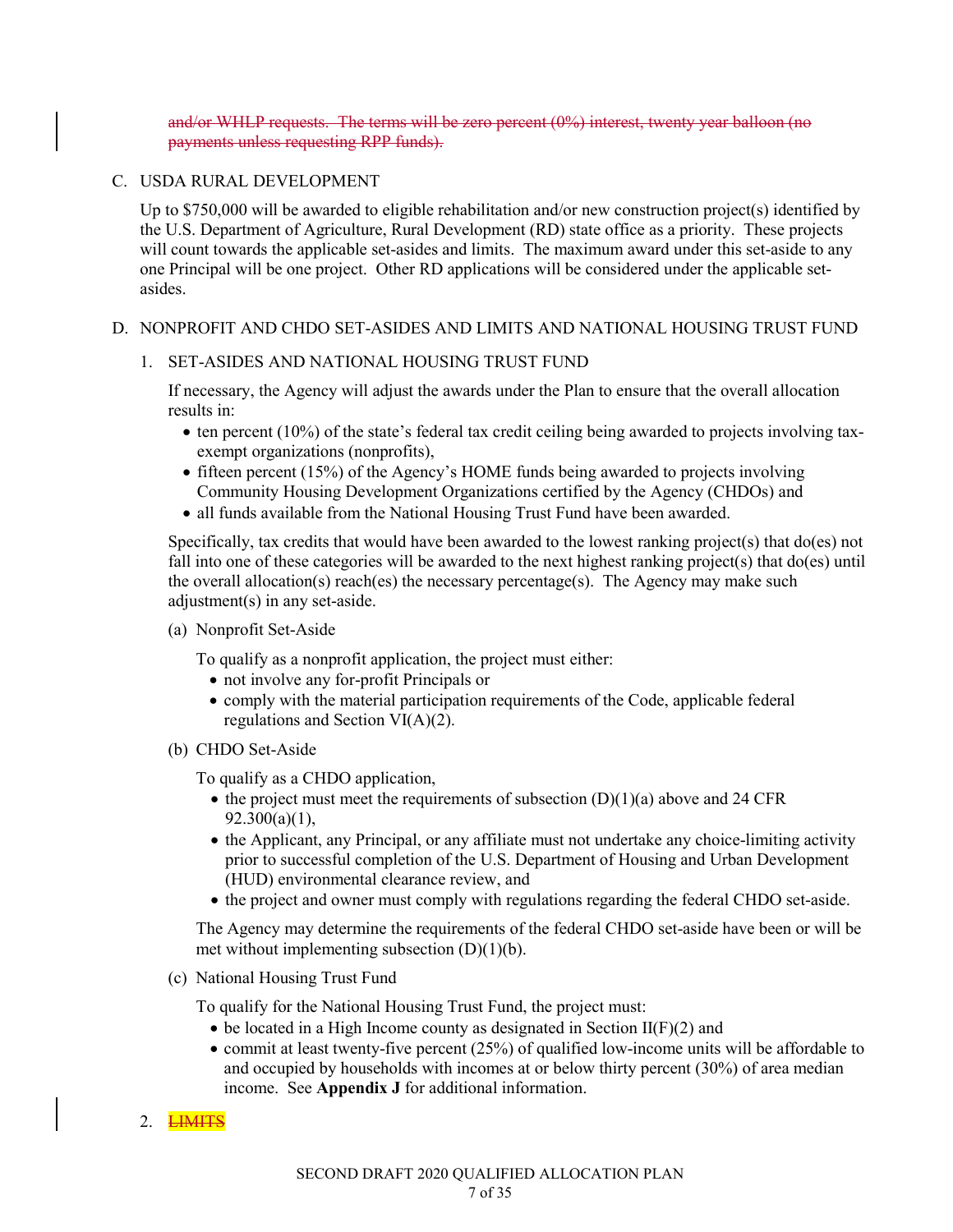No more than twenty percent (20%) of the overall allocation will be awarded to projects where a nonprofit organization (or its qualified corporation) is the Applicant under Section III(C)(6). New construction awards will be counted towards this limitation first (in score order), then rehabilitation awards.

### E. PRINCIPAL AND PROJECT AWARD LIMITS

#### 1. PRINCIPAL LIMITS

- (a) The maximum awards to any one Principal will be a total of \$1,800,000 in tax credits, including all set-asides. New construction awards will be counted towards this limitation first (in score order), then rehabilitation awards.
- (b) The Agency may further limit awards based on unforeseen circumstances.
- (c) For purposes of the maximum allowed in this subsection  $(E)(1)$ , the Agency may determine that a person or entity not included in an application is a Principal for the project. Such determination would include consideration of relationships between the parties in previously awarded projects and other common interests. Standard fee for service contract relationships (such as accountants or attorneys) will not be considered.

### 2. PROJECT LIMIT

The maximum award to any one project will be \$1,000,000.

3. AGENCY-DESIGNATED BASIS BOOST

The Agency can boost the eligible basis of new construction projects committing to the targeting in Section  $\Gamma(\text{B})(2)$  or that are located in an Opportunity Zone by up to ten percent (10%). Projects using the DDA or QCT basis increase are not eligible under this section.

# F. COUNTY AWARD LIMITS AND INCOME DESIGNATIONS

# 1. AWARD LIMITS

(a) Rehabilitation and East, Central, and West Regions

No county will be awarded more than one project under the rehabilitation set-aside. No county will be awarded more than one project under the new construction set aside except as specified under Section  $II(B)(3)(b)$ .

(b) Metro Region

The initial maximum award(s) for a county will be its percent share of the Metro region based on population (see **Appendix K**), unless exceeding this amount is necessary to complete a project request. If any tax credits remain, the Agency will make awards to the next highest scoring application(s). A county may receive one additional award, even if in excess of its share. See Section II(B)(3)(b) for Cumberland County exception.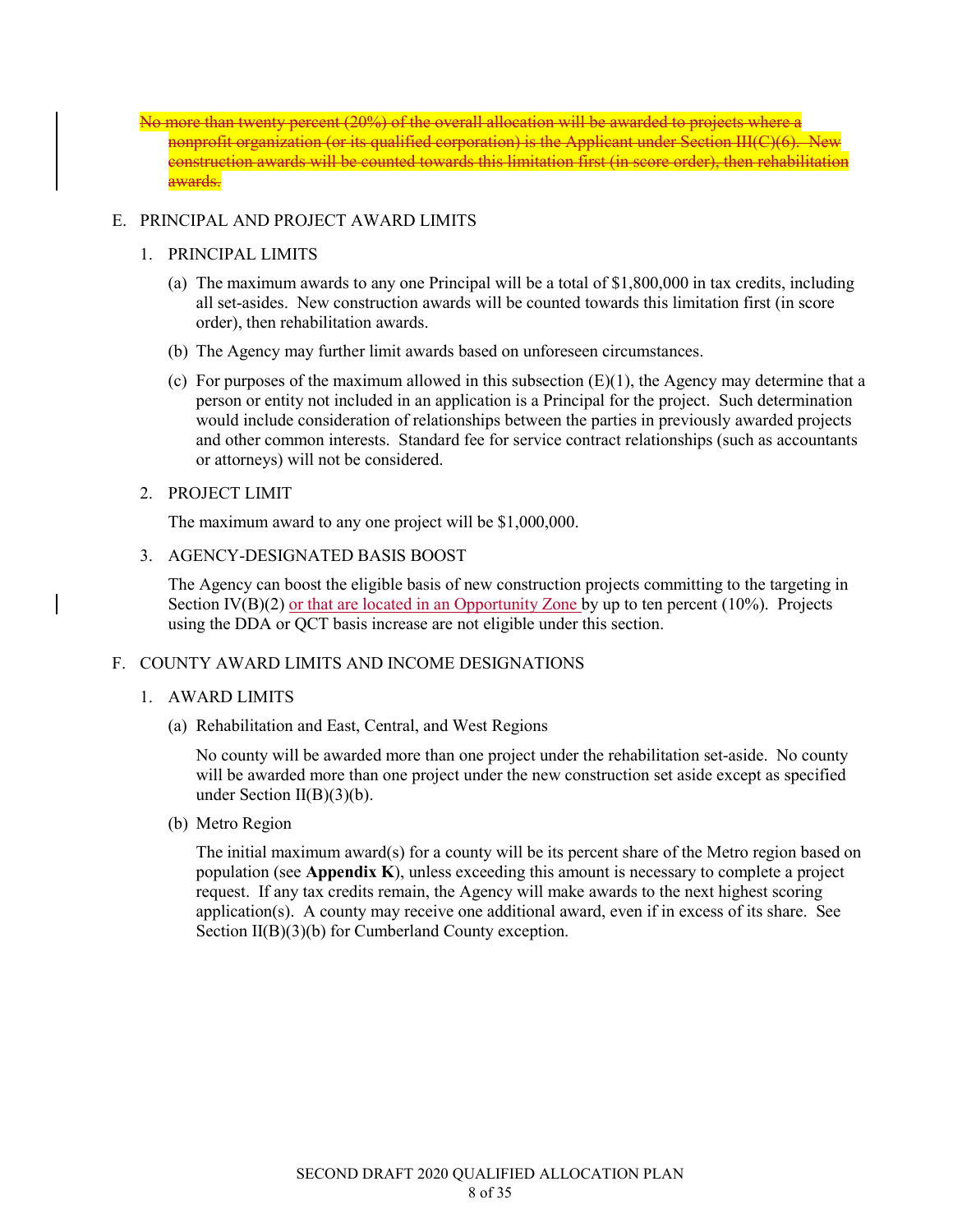#### 2. INCOME DESIGNATIONS

The Agency is responsible for designating each county as High, Moderate or Low Income. The criteria used in making this determination was HUD's FY 20198 Median Family Income.

| <b>High</b>      |                |              | Moderate          | Low       |                   |
|------------------|----------------|--------------|-------------------|-----------|-------------------|
| Buncombe         | Gaston         | Alamance     | Nash              | Alleghany | Macon             |
| <b>Brunswick</b> | Guilford       | Alexander    | Onslow            | Anson     | Martin            |
| Cabarrus         | Henderson      | Beaufort     | Pamlico           | Ashe      | McDowell          |
| Camden           | Iredell        | <b>Burke</b> | Pasquotank        | Avery     | <b>Mitchell</b>   |
| Carteret         | Johnston       | Caldwell     | Pender            | Bertie    | Montgomery        |
| Chatham          | <b>Lincoln</b> | Catawba      | Perquimans        | Bladen    | Northampton       |
| Craven           | Madison        | Craven       | Person            | Caswell   | Perquimans        |
| Currituck        | Mecklenburg    | Cumberland   | Pitt              | Cherokee  | Richmond          |
| Dare             | Moore          | Davie        | Polk              | Chowan    | Robeson           |
| Durham           | New Hanover    | Davidson     | Randolph          | Clay      | <b>Rutherford</b> |
| Forsyth          | Orange         | Edgecombe    | Rockingham        | Cleveland | Sampson           |
| Franklin         | Pitt           | Gates        | Rowan             | Columbus  | Scotland          |
|                  | Union          | Granville    | <b>Rutherford</b> | Duplin    | <b>Surry</b>      |
|                  | Wake           | Greene       | Stanly            | Graham    | Swain             |
|                  | Watauga        | Harnett      | <b>Stokes</b>     | Greene    | Tyrrell           |
|                  |                | Haywood      | Surry             | Halifax   | Vance             |
|                  |                | Henderson    | Transylvania      | Hertford  | Warren            |
|                  |                | Hoke         | Wayne             | Hyde      | Washington        |
|                  |                | Jackson      | Wilkes            | Jones     | Wilkes            |
|                  |                | Lee          | Wilson            | Lenoir    | Yancey            |
|                  |                | Lincoln      | Yadkin            |           |                   |
|                  |                | Madison      |                   |           |                   |
|                  |                | Mitchell     |                   |           |                   |

#### G. OTHER AWARDS AND RETURNED ALLOCATIONS

- 1. The Agency may award tax credits remaining from the geographic set-asides to the next highest scoring eligible new construction application(s) in the East, Central, and West regions and/or one or more eligible rehabilitation applications. The Agency may also carry forward any amount of tax credits to the next year.
- 2. An owner returning a valid allocation of 20176 tax credits between October 1, 20198 and December 31, 20198 will receive an allocation of the same amount of 2020 tax credits if:
	- the project has obtained a building permit and closed its construction loan,
	- the owner pays a fee equal to the original allocation fee amount upon the return, and
	- the project's design is the same as approved at full application (other than changes approved by the Agency).

None of the Principals for the returned project may be part of a 2020 application.

3. The Agency may make a forward commitment of the next year's tax credits in an amount necessary to fully fund project(s) with a partial award or to any project application that was submitted in a prior year if such application meets all the minimum requirements of the Plan. In the event that credits are returned or the state receives credits from the national pool, the Agency may elect to carry such credits forward, make an award to any project application (subject only to the nonprofit set aside), or a combination of both.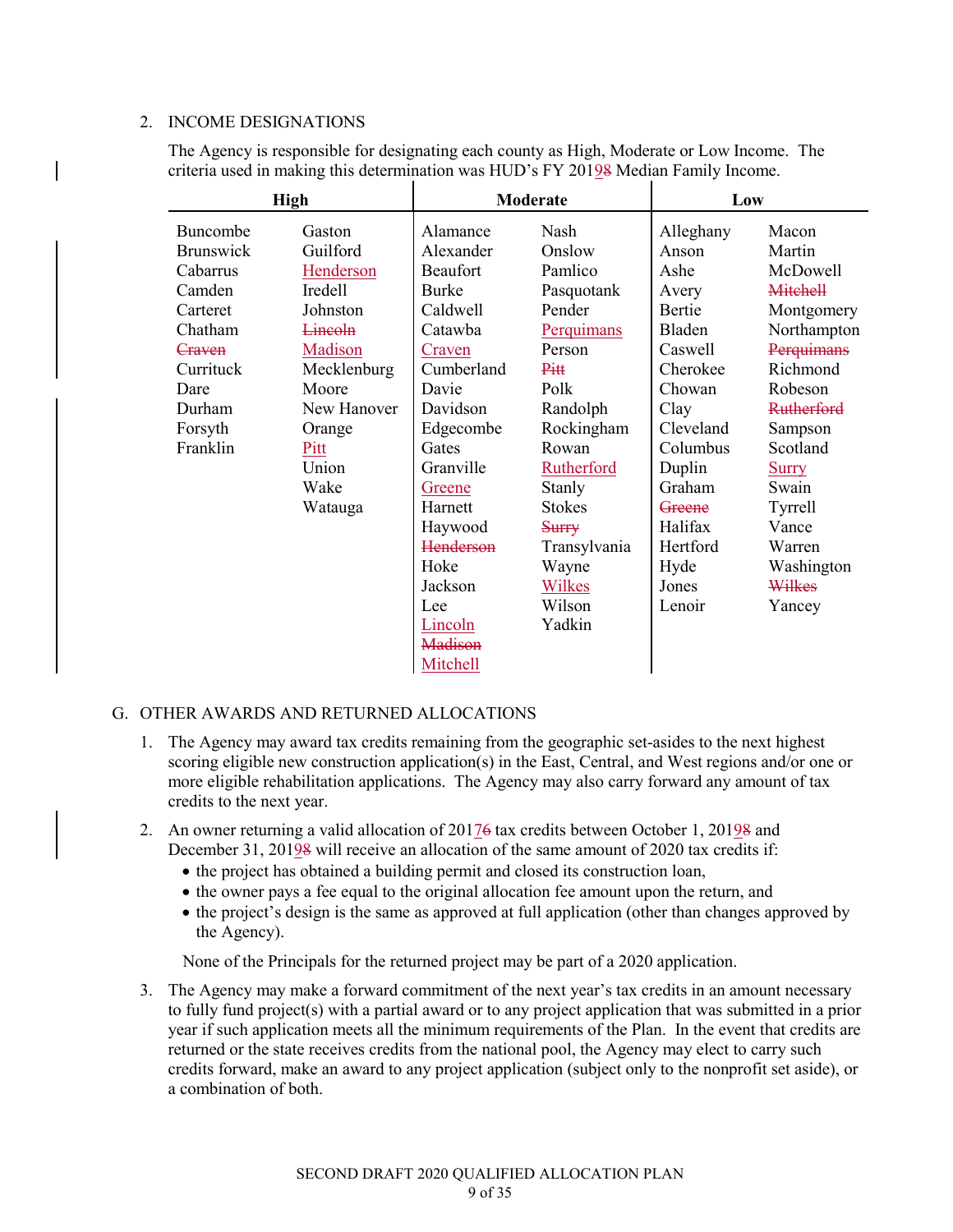# **III. DEADLINES, APPLICATION AND FEES**

### A. APPLICATION AND AWARD SCHEDULE

The following schedule will apply to the 2020 application process for 9% Tax Credits and the first round of tax-exempt bond volume and 4% Tax Credits.

| January 2418          | Deadline for submission of preliminary applications (12:00 noon)                            |
|-----------------------|---------------------------------------------------------------------------------------------|
| March 164             | Market analysts will submit studies to the Agency and Applicants                            |
| March 27 <del>2</del> | Notification of final site scores                                                           |
| April 64              | Deadline for market-related project revisions (5:00 p.m.)                                   |
| April 138             | Deadline for the Agency and Applicant to receive the revised market study, if<br>applicable |
| May $150$             | Deadline for full applications (12:00 noon)                                                 |
| August                | Notification of tax credit awards                                                           |

The Agency will also accept tax-exempt bond volume and 4% Tax Credit applications any time between May 1 and October 1  $(5.00 \text{ pm})$ . When a preliminary application has been submitted in this timeframe, a schedule of milestones will be provided to the Applicant. The preliminary application submission date will determine when those milestones occur which will follow a time frame similar to the 9% Tax Credit round. The Agency will work with the Applicant to determine if the project will receive 2020 or  $2021\theta$ volume cap. Full applications can be submitted no later than  $J_{\text{anuary}}$  157, 20210.

The Agency reserves the right to change the schedule to accommodate unforeseen circumstances.

# B. APPLICATION, ALLOCATION, MONITORING, AND PENALTY FEES

- 1. All Applicants are required to pay a nonrefundable fee of \$5,7860 at the submission of the preliminary application. This fee covers the cost of the market study or physical needs assessment and a \$1,3860 preliminary application processing fee (which will be assessed for every electronic application submitted). The Agency may charge additional fee(s) to cover the cost of direct contracting with other providers (such as appraisers).
- 2. All Applicants are required to pay a nonrefundable processing fee of \$1,3860 upon submission of the full application.
- 3. Entities receiving tax credit awards, including those involving tax-exempt bond volume, are required to pay a nonrefundable allocation fee equal to 0.842% of the project's total qualified basis.
- 4. The allocation fee will be due at the time of either the carryover allocation or bond volume award. Failure to return the required documentation and fee by the date specified may result in cancellation of the allocation. The Agency may assess other fees for additional monitoring responsibilities.
- 5. Owners must pay a monitoring fee of  $1,200900$  per unit (includes all units, qualified, unrestricted, and employee) prior to issuance of the project's IRS Form 8609. Any project utilizing income averaging or for which the Agency is the bond issuer must pay an additional monitoring fee of \$300 per unit.
- 6. If expenses for legal services are incurred by the Committee or Agency to correct mistakes of the owner which jeopardize use of the tax credits, such legal costs will be paid by the owner in the amount charged to the Committee or Agency.
- 7. The Agency may assess Applicants or owners a fee of up to \$2,000 for each instance of failure to comply with a written requirement, whether or not such requirement is in the Plan. The Agency will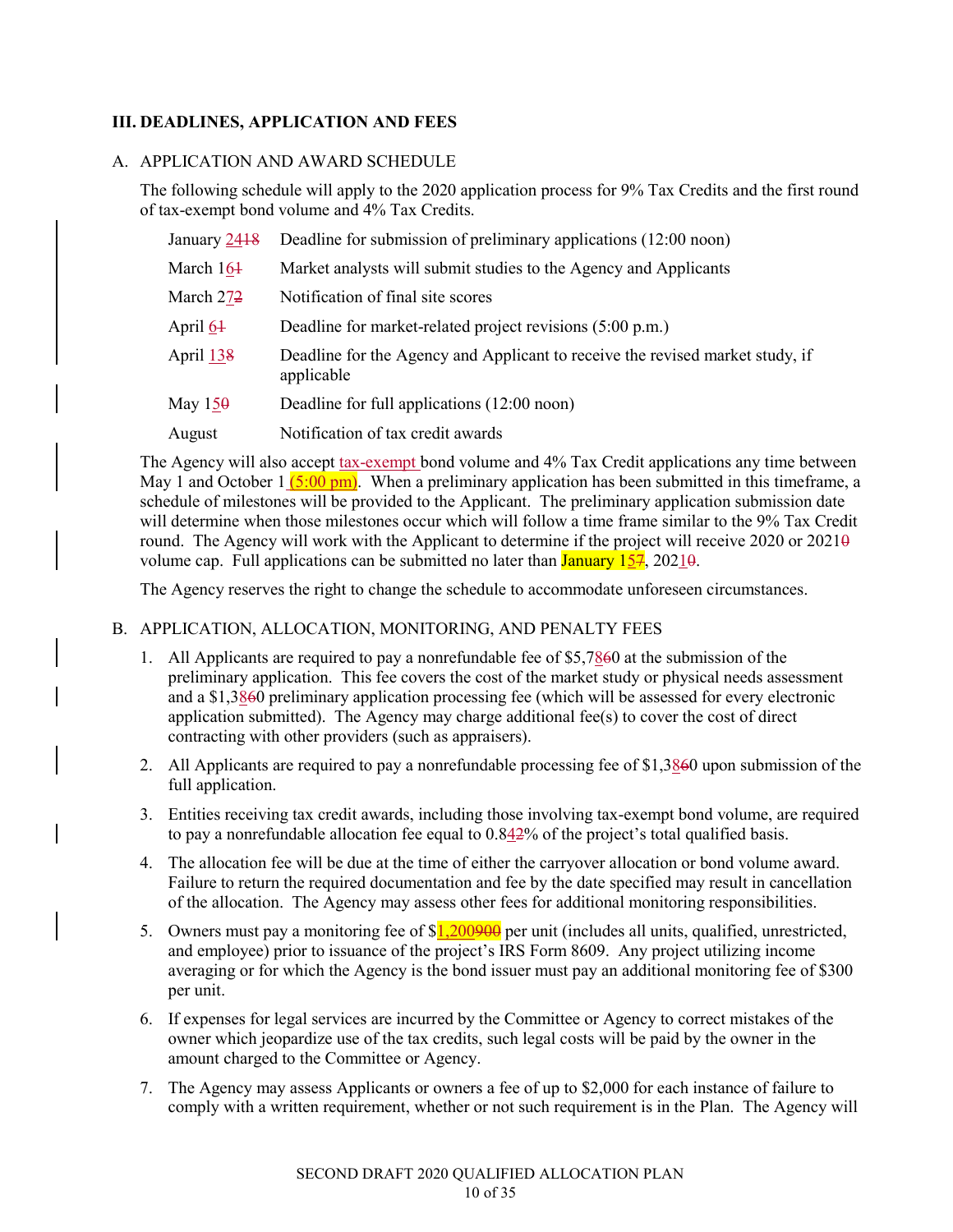not process applications or other documentation relating to any Principal who has an outstanding balance of fees owed; such a delay in processing may result in disqualification of application(s).

8. The Agency will assess \$1,500 for a Workforce Housing Loan Program closing and \$2,000 for an RPP closing.

### C. APPLICATION PROCESS AND REQUIREMENTS

- 1. The Agency may require Applicants to submit any information, letter, or representation relating to Plan requirements or point scoring as part of the application process.
- 2. Any failure to comply with an Agency request under subsection  $(C)(1)$  above or any misrepresentation, false information or omission in any application document may result in disqualification of that application and any other involving the same owner(s), Principal(s), consultant(s) and/or application preparer(s). Any misrepresentation, false information or omission in the application document may also result in a revocation of a tax credit allocation.
- 3. Only one application can be submitted per site (new construction or rehabilitation).
- 4. The Agency may elect to treat applications involving more than one site, population type (family/seniorelderly) or activity (new/rehabilitation) as separate for purposes of the Agency's application process. Each application would require a separate initial application fee. The Agency may allow such applications to be considered as one for the full application underwriting if all sites are secured by one permanent mortgage and are not intended for separation and sale after the tax credit allocation.
- 5. The Agency will notify the appropriate unit of government about the project after submission of the full application.
- 6. For each application one individual or validly existing entity must be identified as the Applicant and execute the preliminary and full applications. An entity may be one of the following:
	- (a) corporation, including nonprofits,
	- (b) limited partnership, or
	- (c) limited liability company.

Only the identified Applicant will have the ability to make decisions with regard to that application and be considered under Section  $\text{IV}(D)(1)$ . The Applicant may enter into joint venture or other agreements but the Agency will not be responsible for evaluating those documents to determine the relative rights of the parties. If the application receives an award the Applicant must become a managing member or general partner of the ownership entity.

# **IV. SELECTION CRITERIA AND THRESHOLD REQUIREMENTS**

Applications must meet all applicable threshold requirements to be considered for award and funding. Scoring and threshold determinations made in prior years are not binding on the Agency for the 2020 cycle.

#### A. SITE AND MARKET EVALUATION

The Agency will not accept a full application where the preliminary application does not meet all site and market threshold requirements.

#### 1. SITE EVALUATION (MAXIMUM 60 POINTS)

(a) General Site Requirements: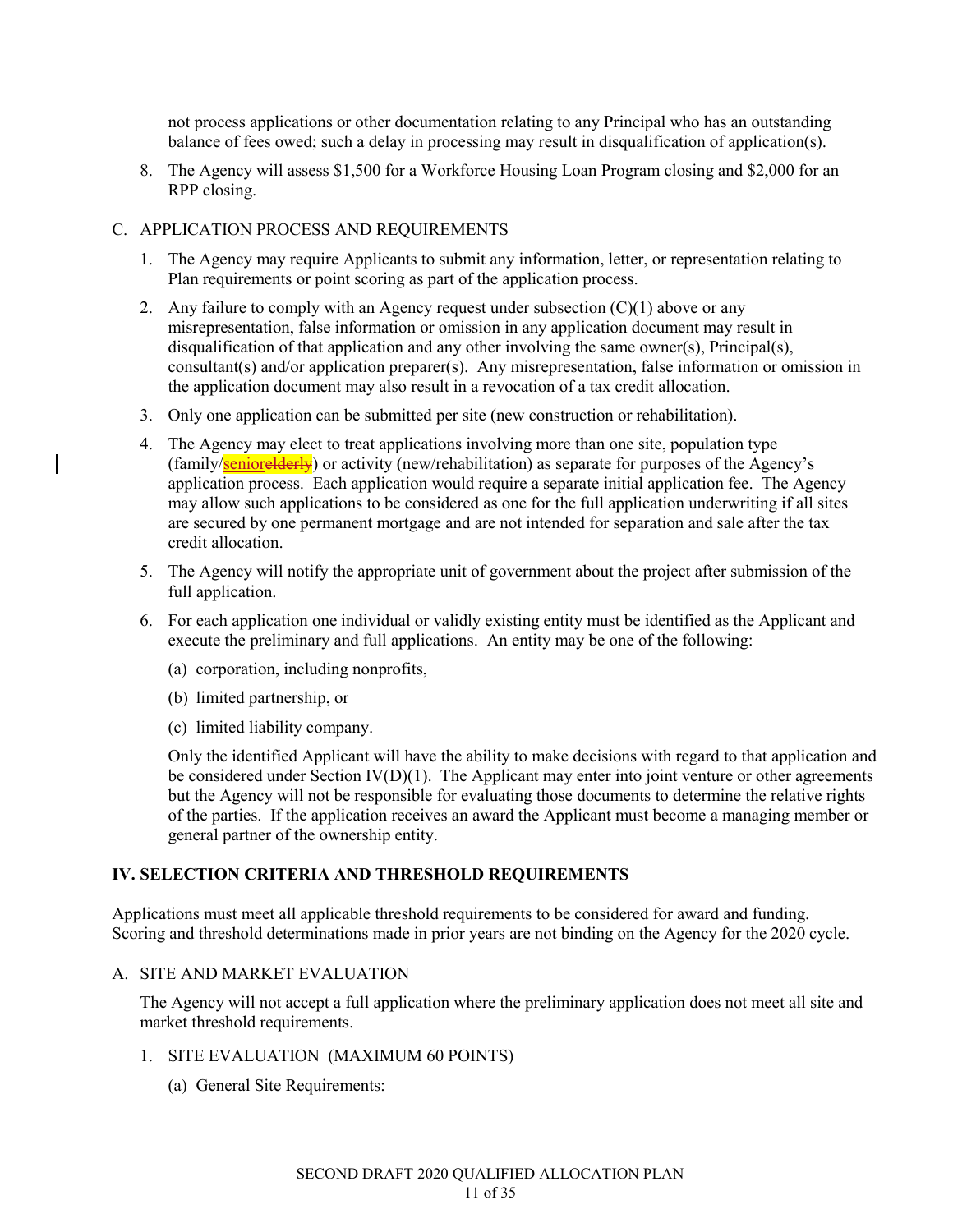- (i) Sites must be sized to accommodate the number and type of units proposed. The Applicant or a Principal must have site control by the preliminary application deadline as evidenced by an option, contract or deed. The documentation of site control must include a plot plan.
- (ii) Required zoning must be in place by the full application deadline, including special/conditional use permits, and any other discretionary land use approval required (includes all legislative or quasi-judicial decisions).
- (iii)Water and sewer must be available with adequate capacity to serve the site. Sites should be accessed directly by existing paved, publicly maintained roads. If not, it will be the owner's responsibility to extend utilities and roads to the site. In such cases, the Applicant must explain and budget for such plans and document the right to perform such work.
- (iv) To be eligible for RPP funds, the preliminary application must contain the Agency's "Notice of Real Property Acquisition" form. The form must be executed by all parties before or at the same time as the option or contract.
- (b) Criteria for Site Score Evaluation:

Site scores will be based on the following factors. Each will also serve as a threshold requirement; the Agency may remove an application from consideration if the site is sufficiently inadequate in one of the categories. An application must have a minimum total score of 45 points.

- (i) NEIGHBORHOOD CHARACTERISTICS (MAXIMUM 10 POINTS)
	- Good: 10 points if structures within a Half Mile are well maintained or the site qualifies as a Redevelopment Project (see Section II(B)(2)(b))
	- Fair: 5 points if structures within a Half Mile are not well maintained and there are visible signs of deterioration
	- Poor: 0 points if structures within a Half Mile are Blighted or have physical security modifications (e.g. barbed wire fencing or bars on windows)

Half Mile: The half mile radius from the approximate center of the site (does not apply to Amenities below).

Blighted: A structure that is abandoned, deteriorated substantially beyond normal wear and tear, a public nuisance, or appears to violate minimum health and safety standards.

#### (ii) AMENITIES (MAXIMUM 38 POINTS)

Other than applications with tribally-appropriated funds or near bus/transit stops (described at the end of this subsection), points will be determined according to the matrix below. For an amenity to be eligible for points, the application must include documentation required by the Agency of meeting the applicable criteria. In all cases the establishment must be open to the general public and operating as of the preliminary application deadline with no announced closing as of the preliminary application deadline.prior to the notification of final site scores.

|                              | <b>Driving Distance in Miles</b> |            |          |          |
|------------------------------|----------------------------------|------------|----------|----------|
| <b>Primary Amenities</b>     |                                  |            |          |          |
| (maximum 26 points)          | $\leq 1$                         | $\leq 1.5$ | $\leq$ 2 | $\leq$ 3 |
| Grocery                      | 12pts.                           | $10$ pts.  | 8 pts.   | 6 pts.   |
| Shopping                     | 7 pts.                           | 6 pts.     | 5 pts.   | 4 pts.   |
| Pharmacy                     | 7 pts.                           | 6 pts.     | 5 pts.   | 4 pts.   |
| Secondary Amenities          |                                  |            |          |          |
| (maximum 12 points)          | $\leq 1$                         | $\leq 1.5$ | $\leq$ 2 | $\leq$ 3 |
| <b>Other Primary Amenity</b> | 5 pts.                           | 4 pts.     | $3$ pts. | 2 pts.   |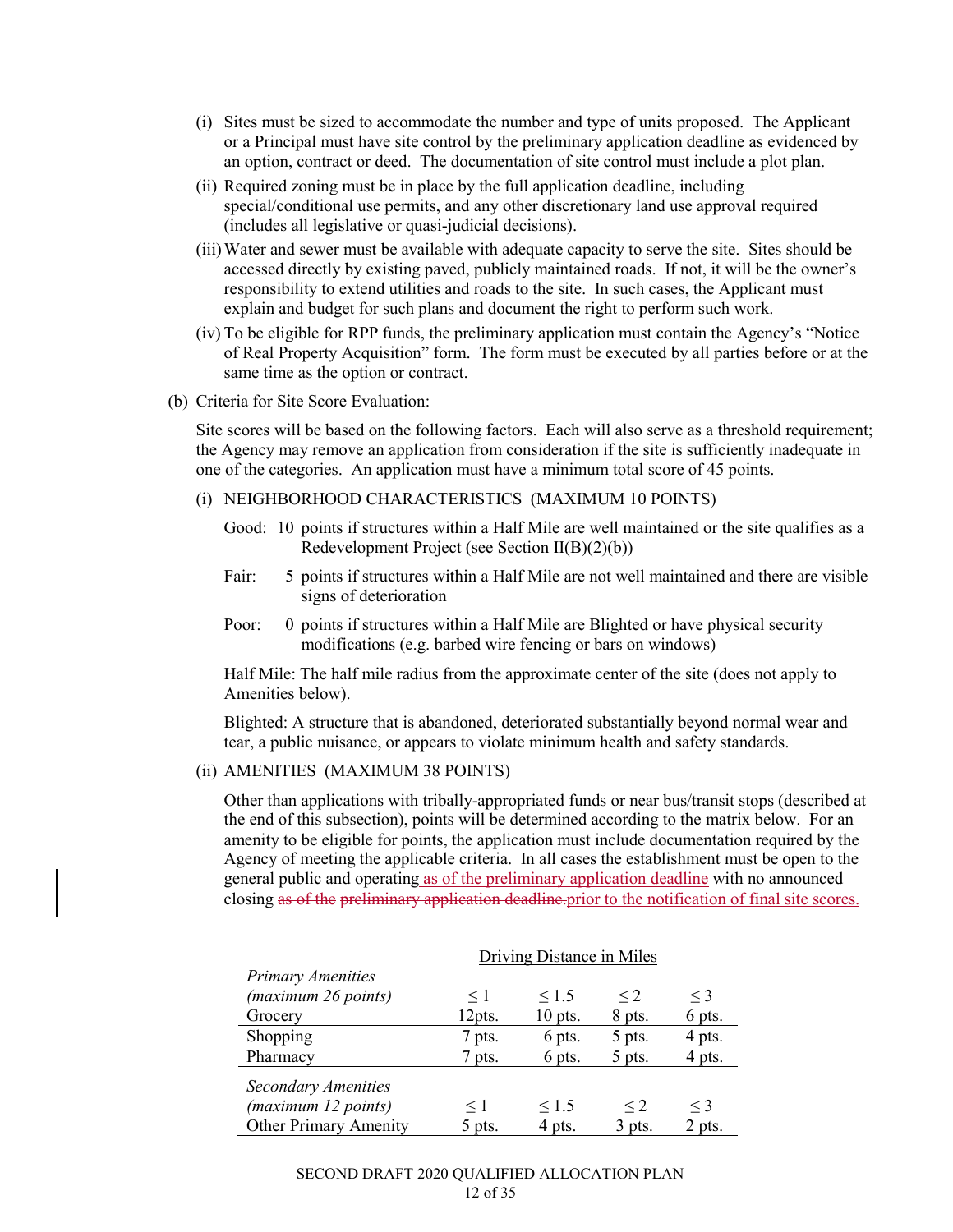| $3$ pts. | 2 pts. | pt.   | $0$ pts. |
|----------|--------|-------|----------|
| $3$ pts. | 2 pts. | pt.   | $0$ pts. |
| $3$ pts. | 2 pts. | l pt. | $0$ pts. |
| $3$ pts. | 2 pts. | l pt. | $0$ pts. |
|          |        |       |          |
| $3$ pts. | 2 pts. | l pt. | $0$ pts. |
| $3$ pts. | 2 pts. | pt.   | $0$ pts. |
|          |        |       |          |

|                              | Driving Distance in Miles, Small Town* |            |          |          |
|------------------------------|----------------------------------------|------------|----------|----------|
| <b>Primary Amenities</b>     |                                        |            |          |          |
| (maximum 26 points)          | $\leq$ 2                               | $\leq$ 2.5 | $\leq$ 3 | $\leq$ 4 |
| Grocery                      | $12$ pts.                              | $10$ pts.  | 8 pts.   | 6 pts.   |
| Shopping                     | 7 pts.                                 | 6 pts.     | 5 pts.   | 4 pts.   |
| Pharmacy                     | 7 pts.                                 | 6 pts.     | 5 pts.   | 4 pts.   |
| Secondary Amenities          |                                        |            |          |          |
| (maximum 12 points)          | $\leq$ 2                               | $\leq$ 2.5 | $\leq$ 3 | $\leq$ 4 |
| <b>Other Primary Amenity</b> | 5 pts.                                 | 4 pts.     | $3$ pts. | 2 pts.   |
| Service                      | $3$ pts.                               | $2$ pts.   | 1 pt.    | $0$ pts. |
| Healthcare                   | 3 pts.                                 | 2 pts.     | 1 pt.    | $0$ pts. |
| <b>Public Facility</b>       | $3$ pts.                               | 2 pts.     | $1$ pt.  | $0$ pts. |
| Public School (Family)       | $3$ pts.                               | 2 pts.     | 1 pt.    | $0$ pts. |
| Senior Center                |                                        |            |          |          |
| (SeniorElderly)              | 3 pts.                                 | 2 pts.     | 1 pt.    | $0$ pts. |
| Retail                       | $3$ pts.                               | 2 pts.     | 1 pt.    | $0$ pts. |

\* A Small Town is a municipality with a population of less than 10,000 people. The list of town sizes can be found on the Office of State Budget and Management web site at https://www.osbm.nc.gov/demog/municipal-population-estimates. The Certified 20187 Population Estimates, Municipal Estimates – Alphabetically by municipality will be used to determine a town's population. A site is not required to be within the town limits to qualify but must have an address of a Small Town. Any application in an unincorporated town not appearing on the Small Town list but recognized as a community must have Agency approval to be considered a Small Town prior to the preliminary application deadline.

Only one establishment will count for each row under Primary and Secondary Amenities. For example, an application for a site with a public park, library, and community center all between one mile and one and a half miles will receive only 2 points under Public Facility.

The driving distance will be the mileage as calculated by Google Maps and must be a drivable route as of the preliminary application deadline. The drivable route must be shown in satellite view map format (written directions optional). A photo of each amenity must also be provided. The measurement will be:

- the point closest to the site entrance to or from
- the point closest to the amenity entrance.

Driveways, access easements, and other distances in excess of 500 feet between the nearest residential building of the proposed project and road shown on Google Maps will be included in the driving distance. For scattered site projects, the measurement will be from the location with the longest driving distance(s). Scattered site is defined as buildings on separate parcels, not connected by internal drive, and with separate entrances.

The following establishments qualify as a Grocery: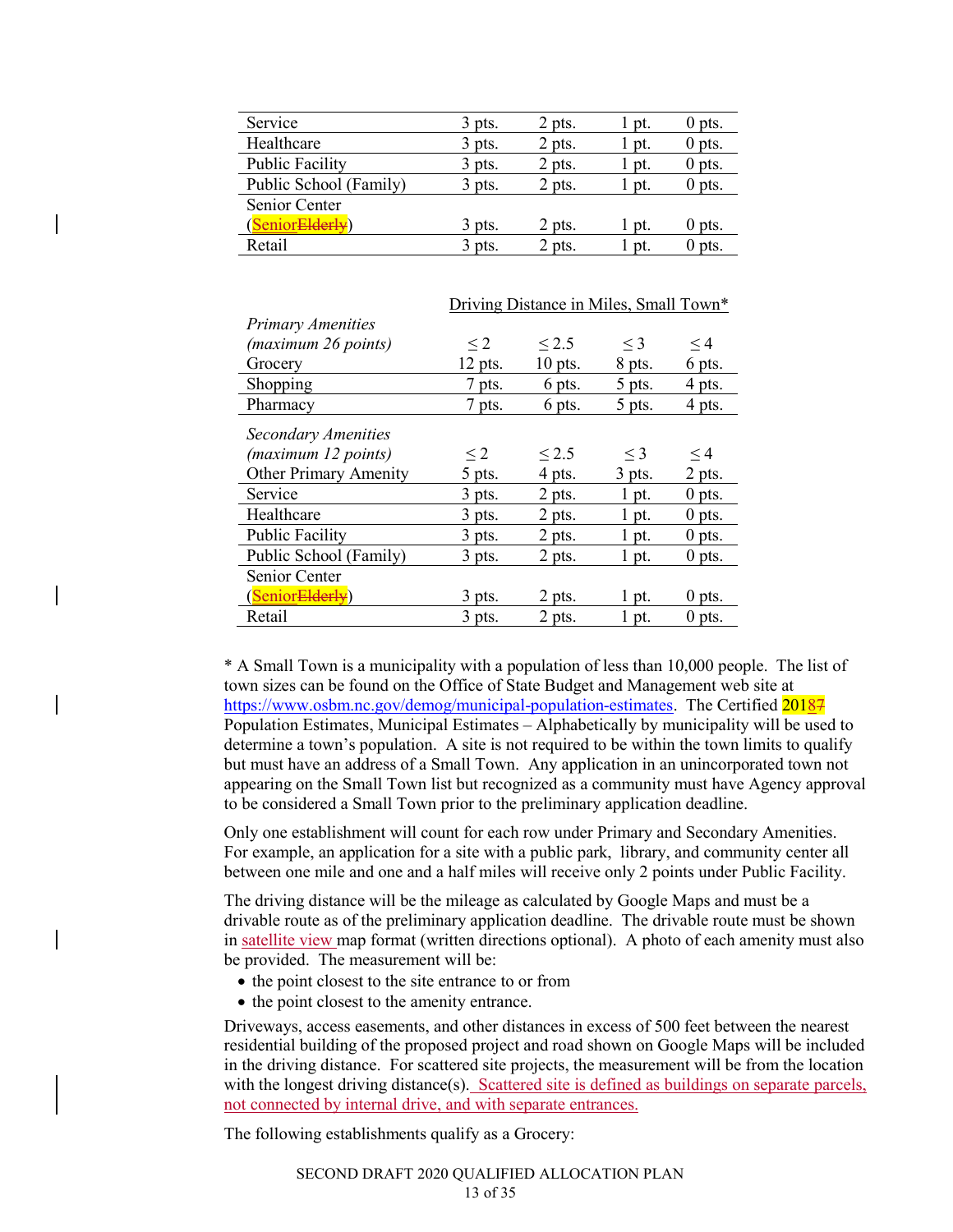| Aldi                | <b>Food Matters Market</b> | Just \$ave    | Save-A-Lot                  |
|---------------------|----------------------------|---------------|-----------------------------|
|                     | Fresh Air Galaxy           |               |                             |
| Bi-Lo               | Food Centers               | Kroger        | <b>Sprouts</b>              |
| Bo's Food Stores    | The Fresh Market           | Lidl          | <b>Super Target</b>         |
| Compare Foods       | Harris Teeter              | Lowes Foods   | Trader Joe's                |
|                     |                            |               | Walmart                     |
| Earth Fare          | Harveys                    | Piggly Wiggly | Neighborhood Market         |
| Fairvalue           | Hopey & Company            | Publix        | <b>Walmart Supercenter</b>  |
| <b>Family Foods</b> | <b>IGA</b>                 | Red & White   | <b>Weaver Street Market</b> |
| Food Lion           | Ingle's Market             | Sav-Mor       | Whole Foods                 |

The following establishments qualify as Shopping:

| Big Lots             | Kmart                  | Target                     |
|----------------------|------------------------|----------------------------|
| Dollar General       | Maxway                 | <b>Super Target</b>        |
| Dollar Tree          | Ollie's Bargain Outlet | Walmart                    |
| <b>Family Dollar</b> | Roses                  | <b>Walmart Supercenter</b> |
| Fred's Super Dollar  | Roses Express          |                            |

To qualify as a Pharmacy, the establishment must have non-medical general merchandise items for sale (not including pharmacies within hospitals).

To qualify as a Secondary Amenity, the establishment must meet the applicable requirement(s) below.

Other Primary Amenity: second Grocery, Shopping or Pharmacy (not used as Primary Amenity)

Service: restaurant, bank/credit union, or gas station with convenience store

Healthcare: hospital, urgent care business, general/family practice, or general dentist (not to include orthodontist); does not include medical specialists or clinics within pharmacies

Public Facility (any of the following):

- community center with scheduled activities operated by a local government
- public park owned and maintained by a local government containing, at a minimum, playground equipment and/or walking/bike trails and listed on a map, website, or other official means
- library operated by a local government open at least five days a week

Public School: non-alternative elementary, middle or high school (family properties only)

Senior Center: with scheduled activities operated by a local government (seniorelderly properties only)

Retail: any Grocery or Shopping not listed as a Primary or Other Primary Amenity; any strip shopping center with a minimum of 4 operating establishments; any grocery or general merchandise establishment

A commitment of at least \$250,000 in tribally-appropriated funds (including through the Native American Housing Assistance and Self Determination Act) qualifies for 6 points, not to exceed the total for subsection (ii). The commitment must meet the requirements of Section VI(B)(6)(b) and be submitted as part of the preliminary application.

A bus/transit stop qualifies for 6 points, not to exceed the total for subsection (ii), if it is:

• in service as of the preliminary application date,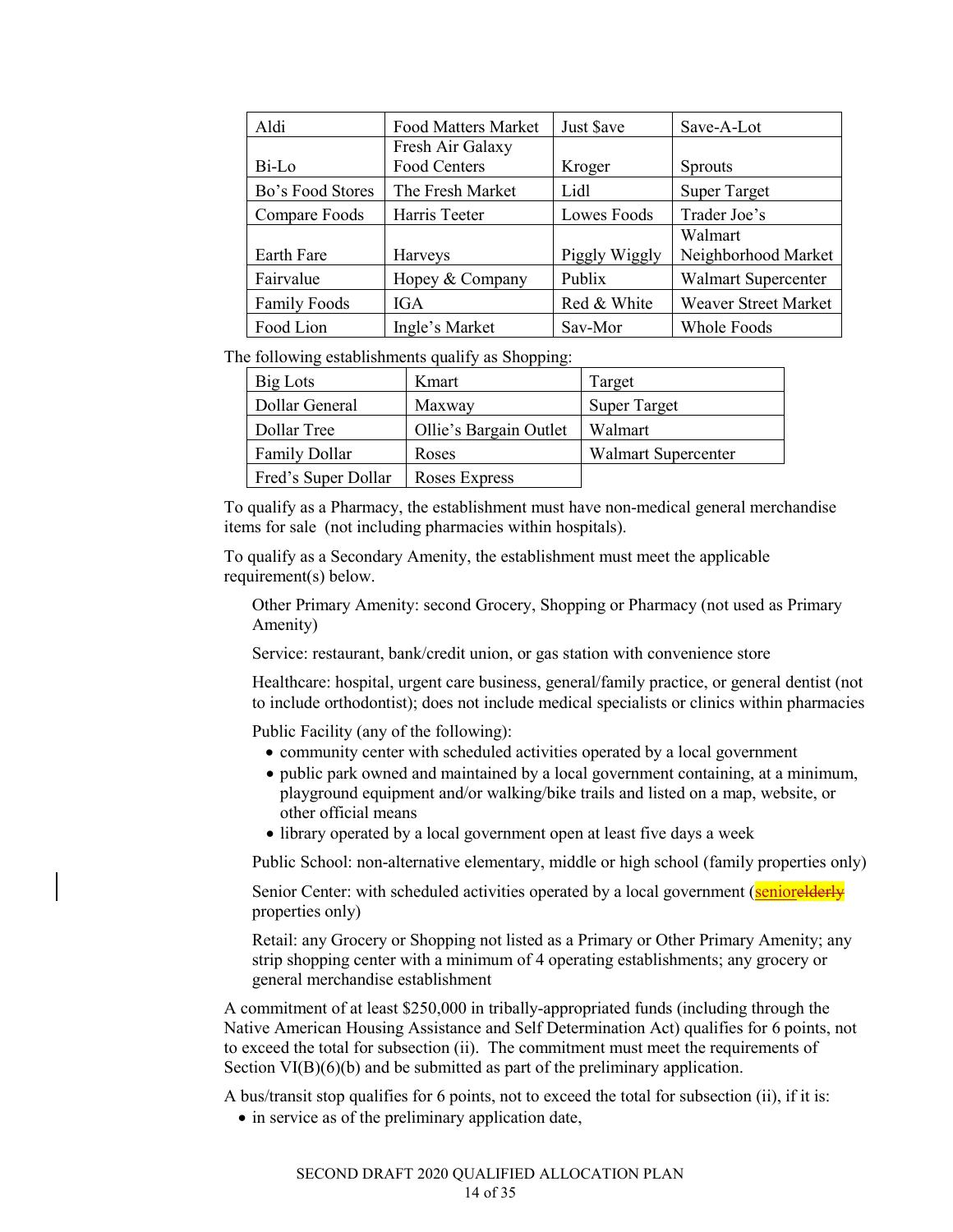- at a fixed location and has a covered waiting area,
- served by a public transportation system six days a week, including for 12 consecutive hours on weekdays, and
- within 0.25 miles walking distance of the proposed project site entrance using existing continuous sidewalks (excluding the proposed project site) and crosswalks.

A bus/transit stop qualifies for 2 points, not to exceed the total for subsection (ii), if all of the above criteria are met except for a covered waiting area.

#### (iii)SITE SUITABILITY (MAXIMUM 12 POINTS)

3 points if there is no Incompatible Use, which includes the following activities, conditions, or uses within the distance ranges specified:

#### Half Mile

- airports
- chemical or hazardous materials storage/disposal
- industrial or agricultural activities with environmental concerns (such as odors or pollution)
- commercial junk or salvage yards
- landfills currently in operation
- sources of excessive noise
- wastewater treatment facilities

A parcel or right of way within 500 feet containing any of the following:

- adult entertainment establishment
- distribution facility
- factory or similar operation
- jail or prison
- large swamp

Any of the following within 250 feet of a proposed project building:

- electrical utility substation, whether active or not
- frequently used railroad tracks (not to include passenger light railexerest within 0.25 miles of an approved light rail passenger stop)
- high traffic corridor
- power transmission lines and tower
- 3 points if there are no negative features, design challenges, physical barriers, or other unusual and problematic circumstances that would impede project construction or adversely affect future tenants, including but not limited to: power transmission lines and towers, flood hazards, steep slopes, large boulders, ravines, year-round streams, wetlands, and other similar features (for adaptive re-use projects: suitability for residential use and difficulties posed by the building(s), such as limited parking, environmental problems or the need for excessive demolition)
- 3 points if the project would be visible to potential tenants using normal travel patterns and is within 500 feet of a building that is currently in use for residential, commercial, educational, or governmental purposes (excluding Blighted structures or Incompatible Uses)
- 3 points if traffic controls allow for safe access to the site; for example limited sight distance (blind curve) or having to cross three or more lanes of traffic going the same direction when exiting the site would not receive points.

(iv) SITE NEGATIVE POINTS (NEGATIVE 3 POINTS)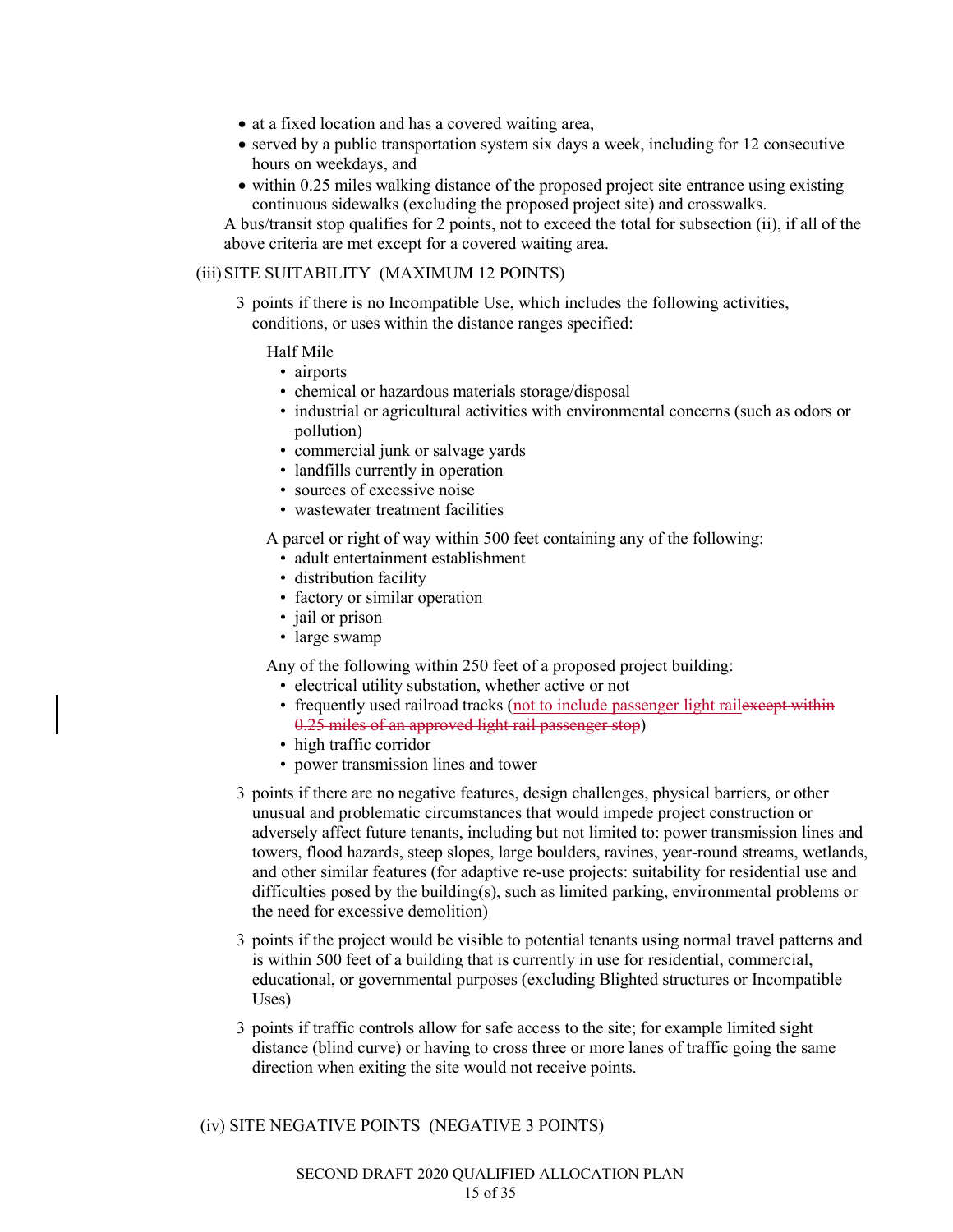Up to 3 points will be deducted from a site deemed to be unsuitable for housing. This determination recognizes a site may meet all site evaluation scoring criteria but not be suitable for housing regardless of having required zoning or local government support.

#### 2. MARKET ANALYSIS

The Agency will administer the market study process based on this Section and the terms of **Appendix A** (incorporated herein by reference).

- (a) The Agency will contract directly with market analysts to perform studies. Applicants may interact with market analysts and will have an opportunity to revise their project (unit mix, targeting). Any revisions must be submitted in writing to both the market analyst and to the Agency, following the schedule in Section III(A), and will be binding on the Applicant for the full application.
- (b) The Agency will limit the number of projects awarded in the same application round to those that it determines can be supported in the market.
- (c) The following four criteria are threshold requirements for new construction applications:
	- (i) the project's capture rate,
	- (ii) the project's absorption rate,
	- (iii) the vacancy rate at comparable properties (what qualifies as a comparable will vary based on the circumstances), and
	- (iv) the project's effect on existing or awarded properties with 9% Tax Credits or Agency loans.
- (d) Applicants may not increase rents nor the total number of units after submission of the preliminary application. Unless 2020 rent and income limits are released by the 9% preliminary application deadline, 2019 rent and income limits must be used for the preliminary application, market study, and any market study revision. After the deadline for completing market-related project revisions Applicants may not increase:
	- (i) rents, irrespective of a decrease in utility allowances,
	- (ii) the number of income targeted units in any bedroom type, or
	- (iii) the number of units in any bedroom type.

Applicants are prohibited from decreasing unit square footage after the deadline for completing market-related revisions.

- (e) The Agency is not bound by the conclusions or recommendations of the market analyst(s), and will use its discretion in evaluating the criteria listed in this subsection (A)(2).
- (f) Projects may not give preferences to potential tenants based on:
	- (i) residing in the jurisdiction of a particular local government,
	- (ii) having a particular disability, or
	- (iii) being part of a specific occupational group (e.g. artists).
- (g) Age-restricted (seniorelderly) projects may not contain three or more bedroom units.
- (h) No project can have more than four (4) income bands consisting of: 20%, 30%, 40%, 50%, 60%, 70%, 80% of area median income, and market rate.

#### B. RENT AFFORDABILITY

1. FEDERAL RENTAL ASSISTANCE

Applicants proposing to convert tenant-based Housing Choice Vouchers (Section 8) to a projectbased subsidy (pursuant to 24 CFR Part 983) must submit a letter from the issuing authority in a form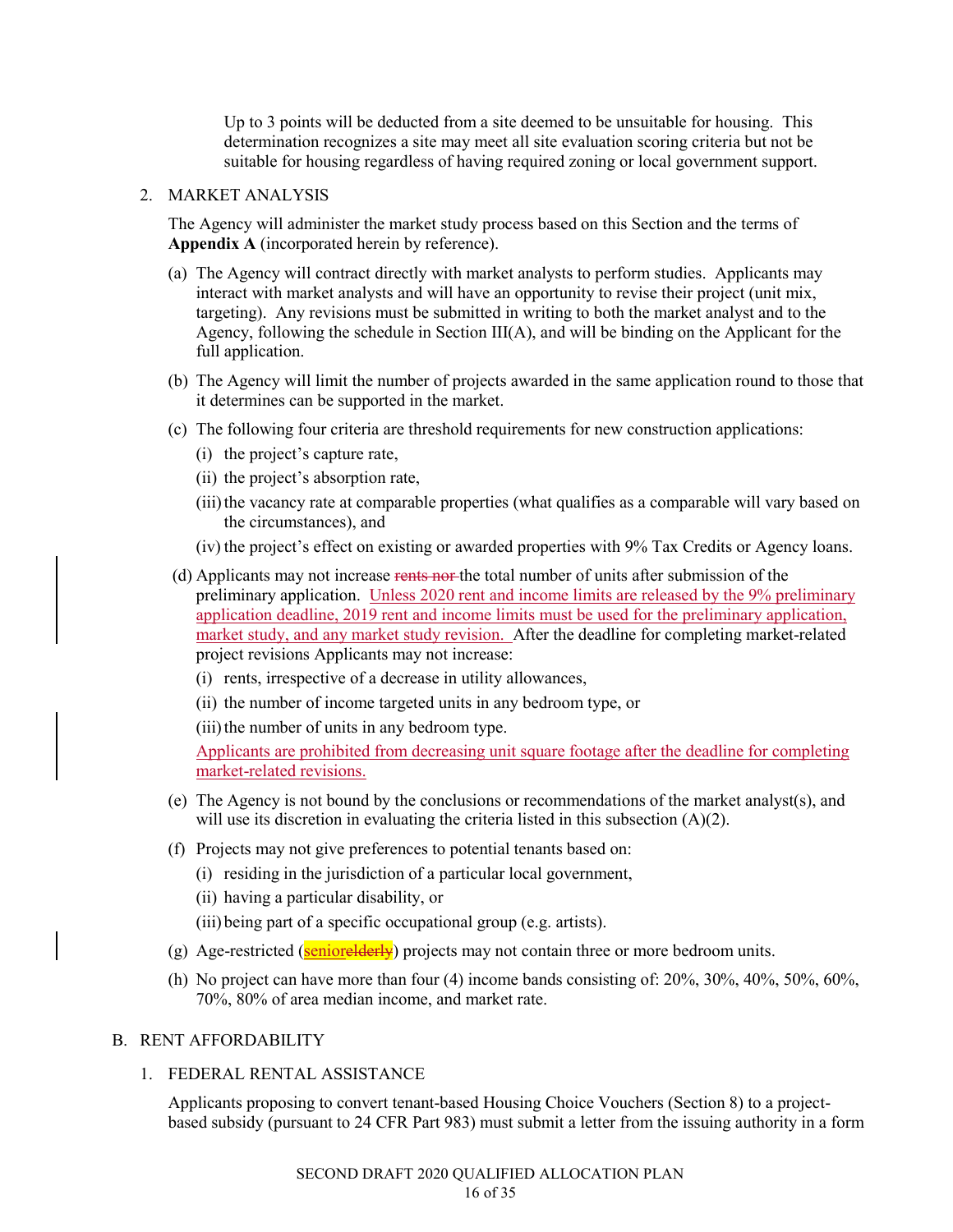approved by the Agency. Conversion of vouchers will be treated similar to a funding source under Section VI(B)(6)(e); a project will be ineligible for an allocation if it does not meet requirements set by the Agency as part of the application and award process. Such requirements may involve the public housing authority's (PHA's) Annual Plan, selection policy, and approval for advertising.

# 2. TENANT RENT LEVELS AND RPP (MAXIMUM 2 POINTS)

An application may earn points under one of the following scenarios:

- (a) If the project is in a High Income county:
	- 2 points will be awarded if at least twenty-five percent (25%) of qualified low-income units will be affordable to and occupied by households with incomes at or below thirty percent (30%) of area median income.
	- 1 point will be awarded if at least fifteen percent (15%) of qualified low-income units will be affordable to and occupied by households with incomes at or below thirty percent (30%) of area median income.
- (b) If the project is in a Moderate Income county:
	- 2 points will be awarded if at least twenty-five percent (25%) of qualified low-income units will be affordable to and occupied by households with incomes at or below forty percent (40%) of area median income.
	- 1 point will be awarded if at least fifteen percent (15%) of qualified low-income units will be affordable to and occupied by households with incomes at or below forty percent (40%) of area median income.
- (c) If the project is in a Low Income county:
	- 2 points will be awarded if at least twenty-five percent (25%) of qualified low-income units will be affordable to and occupied by households with incomes at or below fifty percent (50%) of area median income.
	- 1 point will be awarded if at least fifteen percent (15%) of qualified low-income units will be affordable to and occupied by households with incomes at or below fifty percent (50%) of area median income.

To qualify for an RPP loan, at least forty percent (40%) of qualified low-income units in a project will be affordable to and occupied by households with incomes at or below fifty percent (50%) of area median income. This requirement is waived for any new construction application in a county declared a federal disaster area (Individual Assistance designation) under Hurricane Florence. Targeting in subsection (a), (b) or (c) above counts towards this requirement.

# 3. INCOME AVERAGING

Only new construction projects and rehabilitation projects not subject to an existing Declaration of Land Use Restrictive Covenants for Low-Income Housing Tax Credits are eligible to utilize income averaging. Applicants electing to use income averaging must comply with the following:

- (a) The income average for the property cannot exceed 60% of area median income,
- (b) The income average for any bedroom type cannot exceed 60% of area median income,
- (c) Market rate units are prohibited, and
- (d) The election of Income Averaging at full application submission is irrevocable, and
- (ed) For projects with more than one building, Owners must select that each building is part of a multiple building set-aside on line 8b in Part II of IRS Form 8609.
- C. PROJECT DEVELOPMENT COSTS, RPP LIMITATIONS, AND WHLP
	- 1. MAXIMUM PROJECT DEVELOPMENT COSTS (NEGATIVE 10 POINTS)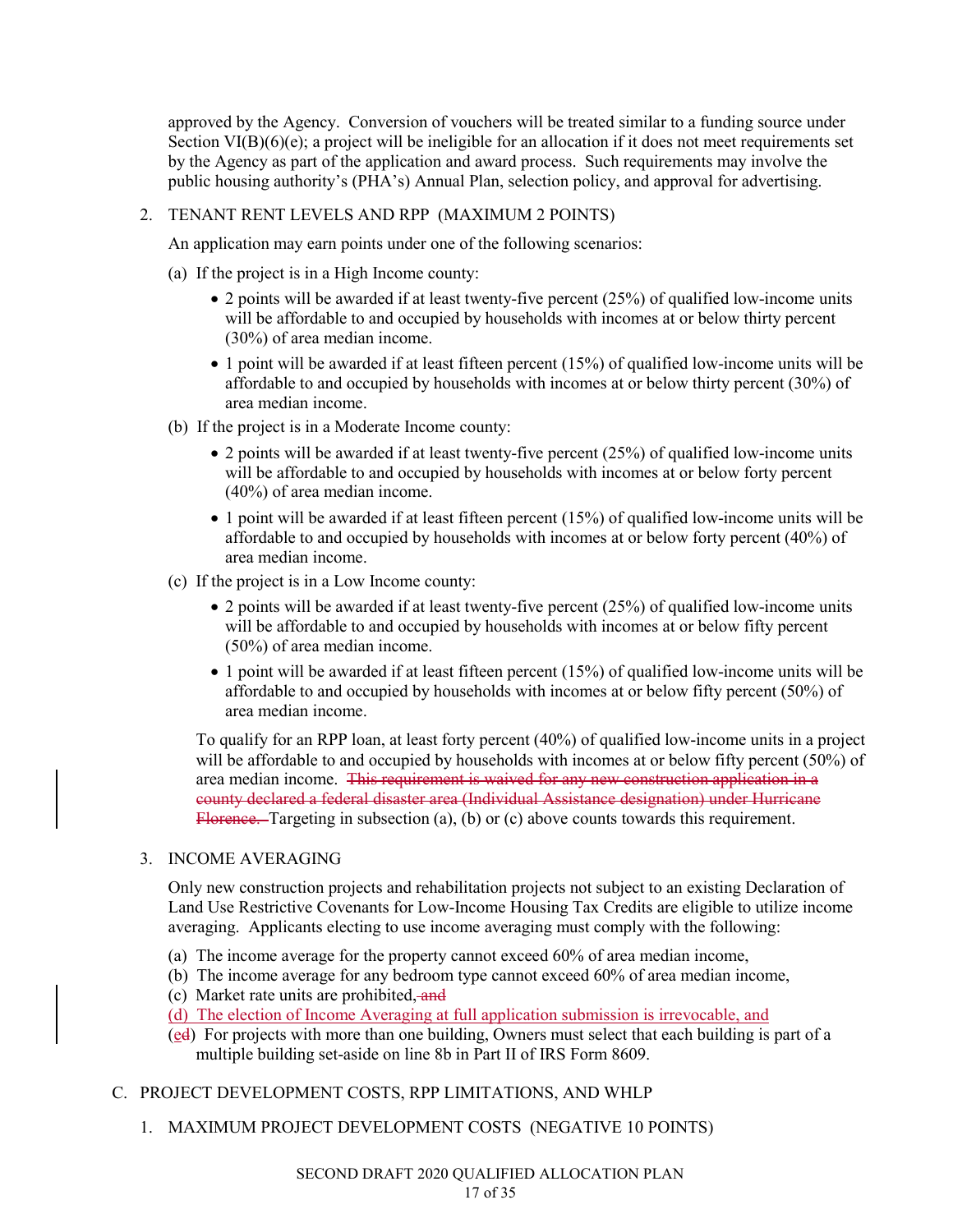- (a) The Agency will assess negative points to applications listing more than the following in lines 5 and 6 of the Project Development Costs (PDC) description, as outlined in Chart A below. The point structure in Chart B will apply to the following:
	- all units are detached single family houses or duplexes,
	- serving persons with severe mobility impairments,
	- development challenges resulting from being within or adjacent to a central business district,
	- public housing redevelopment projects, or
	- building(s) with both steel and concrete construction and at least four stories of housing.

The per-unit amount calculation includes all items covered by the construction contract, Energy Star, certifications for green programs, and any other costs not unique to the specific proposal.

| <b>Chart A</b>  | <b>Chart B</b>  |  |
|-----------------|-----------------|--|
| $$8078,000$ -10 | $$9189,000$ -10 |  |

- (b) Lines 5 and 6 of the PDC description must total at least  $\frac{$675,000}{9}$  per unit and cannot exceed  $$975,000$  per unit.
- (c) The Agency will review proposed costs for historic adaptive re-use projects and approve the amount during the full application review process but in no case can lines 5 and 6 of the PDC exceed  $$10199,000$  per unit.

See Section VI(B) for other cost restrictions.

#### 2. RESTRICTIONS ON RPP AWARDS

- (a) Projects requesting RPP funds must submit the Agency's "Notice of Real Property Acquisition" form with the preliminary application and may not:
	- (i) request RPP funds in excess of the following amounts per unit: \$15,000 in High Income counties; \$20,000 in Moderate Income counties; \$25,000 in Low Income counties,
	- (ii) include market-rate units,
	- (iii)involve Principals who have entered into a workout or deferment plan within the previous year for an RPP loan awarded after January 1, 20110,
	- (iv) request less than \$150,000 or more than \$800,000 per project,
	- (v) have a commitment of funds from a local government under terms that will result in more repayment than determined under subsection  $(C)(2)(b)$  below,
	- (vi) have a federally insured loan or one which would require the RPP loan to have a term of more than 20 years or limits repayment, or
	- (vii) have a Principal listed on SAM.gov as being ineligible to receive federal funds.

The maximum award of RPP funds to any one Principal will be a total of \$1,600,000. Requesting an RPP loan may result in an application being ineligible under Section  $VI(B)(6)(e)$  if the Agency has inadequate funds.

(b) Projects may only request an RPP loan if the principal and interest payments for RPP and any local government financing will be equal to the anticipated net operating income divided by 1.15, less conventional debt service:

Repayment of RPP and local government loans  $= (NOI / 1.15) -$  conventional debt service.

The amount of repayment will be split between the RPP loan and local government lenders based on their relative percentage of loan amounts. For example:

RPP Loan =  $$400,000$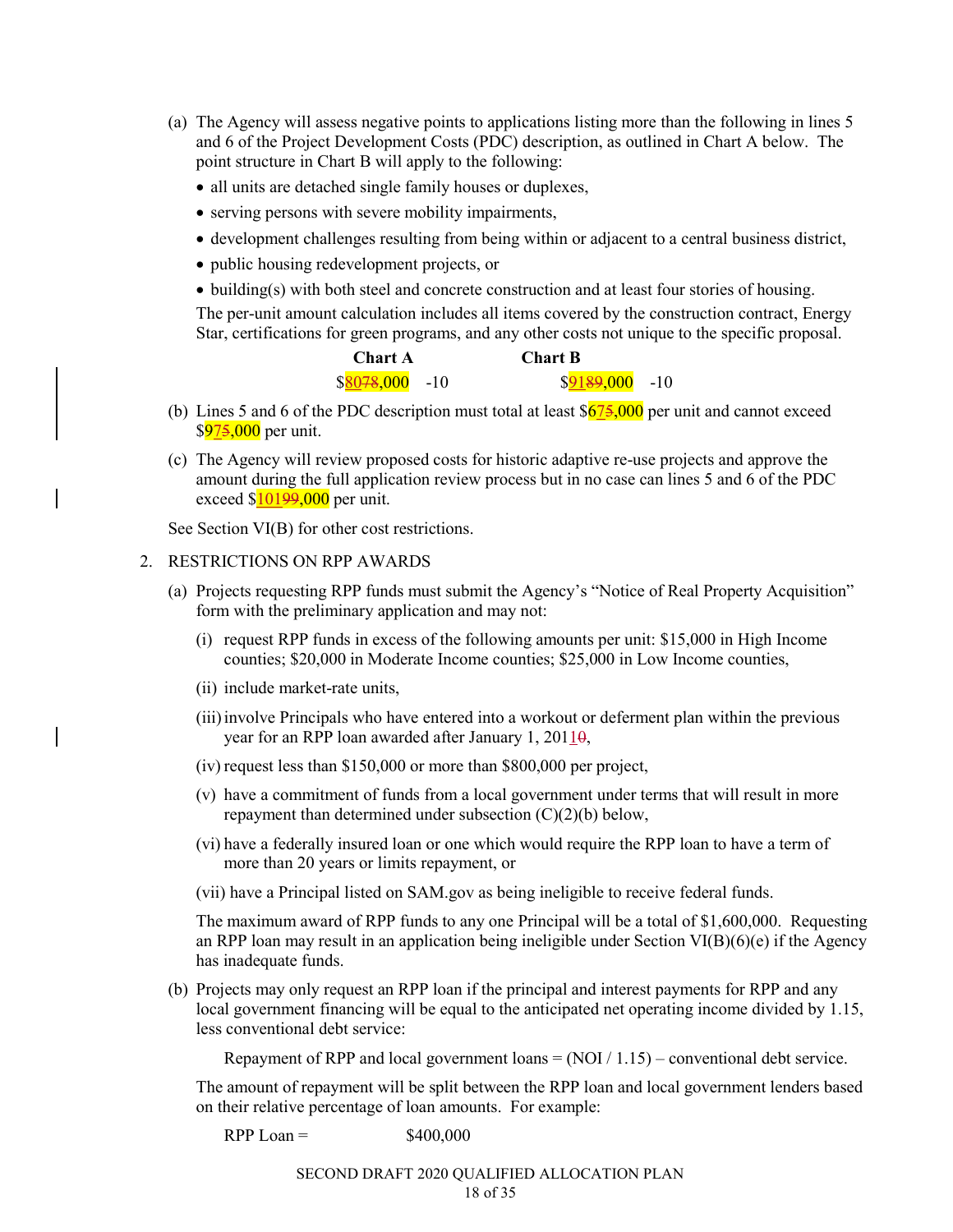local government loan = \$200,000

|                                                                             |  | Year 1 Year 2 Year 3 Year 4     |  |
|-----------------------------------------------------------------------------|--|---------------------------------|--|
| Anticipated amount available for repayment \$10,000 \$8,000 \$6,000 \$4,000 |  |                                 |  |
| RPP principal and interest payments                                         |  | \$6,667 \$5,333 \$4,000 \$2,667 |  |
| local government P&I payments                                               |  | \$3,333 \$2,667 \$2,000 \$1,333 |  |

Lien position will be determined by loan amount: the larger loan will have the higher lien position. For equal loan amounts, the local government will have the higher lien position.

- (c) Loan payments made to the Applicant, any Principal, member or partner of the ownership entity, or any affiliate thereof, will be taken out of cash flow remaining after RPP payments.
- (d) An application may be ineligible for RPP funds due to one or more of the listed parties (including but not limited to members/partners, general contractor, and management agent) having failed to comply with the Agency's requirements on a prior loan.

# 3. WORKFORCE HOUSING LOAN PROGRAM (Subject to appropriation)

- (a) Projects with 9% Tax Credits which meet the Agency's loan criteria are eligible for WHLP. As required under the legislation, these criteria support the financing of projects similar to those created under G.S. 105-129.42.
- (b) A loan will not be closed until the outstanding balance on the first-tier construction financing exceeds the principal amount and the entire loan must be used to pay down a portion of the then existing construction debt.
- (c) The terms will be zero percent  $(0\%)$  interest, thirty year balloon (no payments). The Agency will take all eligible sources into consideration in setting the amount. The following percent of eligible basis will be the calculated loan amount. In no event will the loan amount exceed the statutory maximum.

| County Income<br>Designation | Percent of<br><b>Eligible Basis</b> | Statutory<br>Maximum |
|------------------------------|-------------------------------------|----------------------|
| High                         | $4\%$                               | \$250,000            |
| Moderate                     | 102%                                | \$1,500,000          |
| Low                          | 1620%                               | \$2,000,000          |

Requesting a WHLP loan may result in an application being ineligible under Section VI(B)(6)(e) if the Agency has inadequate funds. Projects in the Metro geographic set-aside are ineligible to request WHLP. The maximum award of WHLP funds to any one Principal will be a total of \$2,000,000.

#### D. CAPABILITY OF THE PROJECT TEAM

#### 1. DEVELOPMENT EXPERIENCE

- (a) To be eligible for an award of 9% Tax Credits, at least one Principal must have successfully developed, operated and maintained in compliance either one (1) 9% Tax Credit project in North Carolina or six (6) separate 9% Tax Credit projects totaling in excess of 200 units. The project(s) must have been placed in service between January 1,  $201\frac{32}{2}$  and January 1,  $201\frac{98}{2}$ . Such Principal must:
	- (i) be identified in the preliminary application as the Applicant under Section III( $C$ )(6),
	- (ii) become a general partner or managing member of the ownership entity, and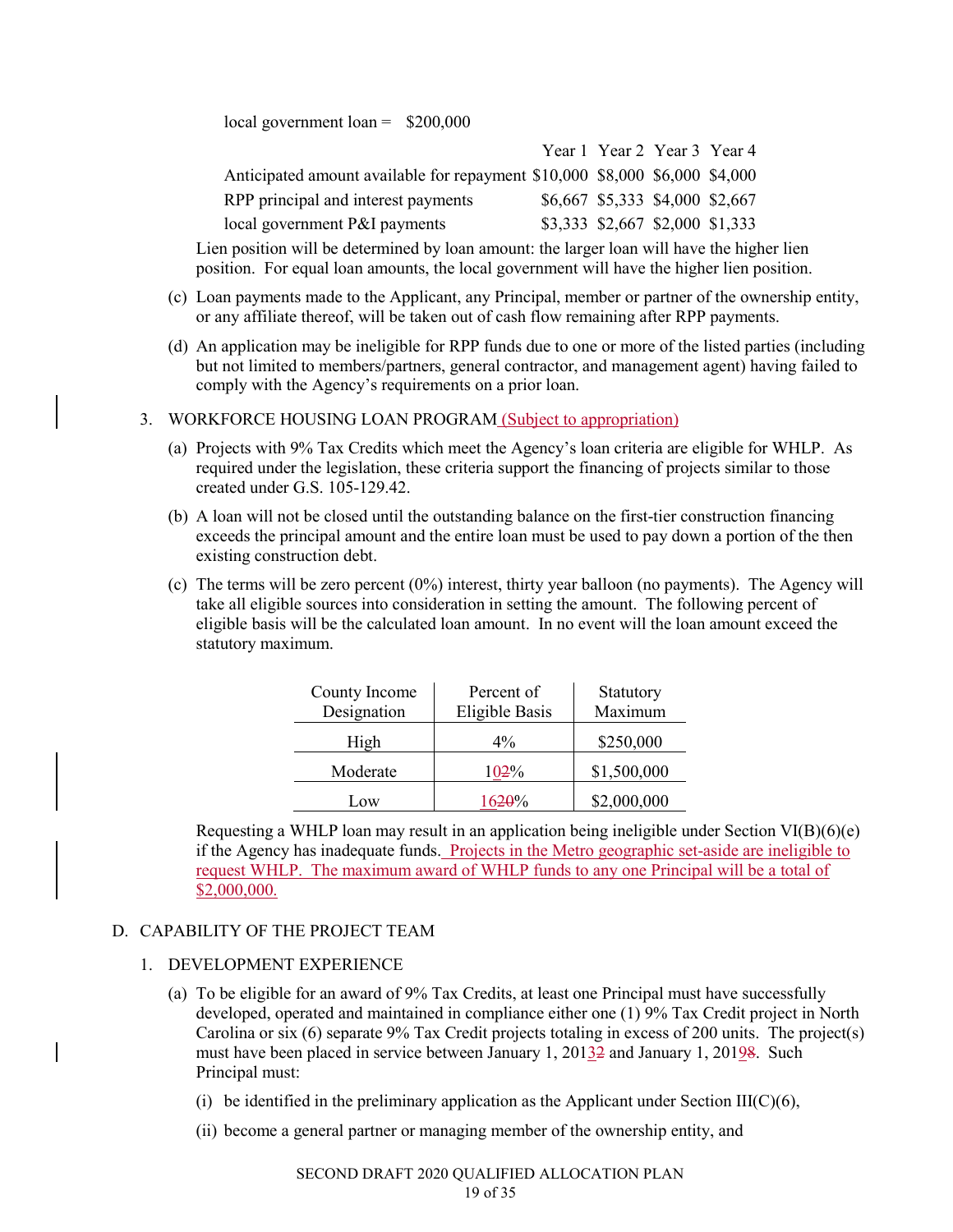- (iii)remain responsible for overseeing the project and operation of the project for a period of two (2) years after placed in service. The Agency will determine what qualifies as successful and who can be considered as involved in a particular project.
- (b) All owners and Principals must disclose all previous participation in the low-income housing tax credit program. Additionally, owners and Principals that have participated in an out of state tax credit allocation may be required to complete an Authorization for Release of Information form.
- (c) The Agency reserves the right to determine that a particular development team does not meet the threshold requirement of subsection  $(D)(1)(a)$  due to differences between its prior work and the proposed project. Particularly important in this evaluation is the type of subsidy program used in the previous experience (such as tax-exempt bonds, RD).

### 2. MANAGEMENT EXPERIENCE

The management agent must:

- (a) have at least one similar tax credit project in their current portfolio,
- (b) have a valid North Carolina real estate license and be registered with the North Carolina Secretary of State as of the full application deadline (excluding public housing authorities),
- (c) be requesting Key assistance timely and accurately (if applicable),
- (d) be reporting in the Agency's Rental Compliance Reporting System (RCRS) timely and accurately (if applicable)
- (e) have at least one staff person in a supervisory capacity with regard to the project who has attended at least one Agency sponsored training within the past 12 months as of the full application deadline, and
- (f) have at least one staff person serving in a supervisory capacity with regard to the project who has been certified as a tax credit compliance specialist.

Such certification must be from an organization approved by the Agency (see **Appendix C**). None of the persons or entities serving as management agent may have in their portfolio a project with material or uncorrected noncompliance beyond the cure period unless there is a plan of action to address the issue(s). The management agent listed on the application must be retained by the ownership entity for at least two (2) years after project completion, unless the Agency approves a change.

# 3. PROJECT TEAM DISQUALIFICATIONS

The Agency may disqualify any owner, Principal or management agent, who:

- (a) has been debarred or received a limited denial of participation in the past ten years by any federal or state agency from participating in any development program;
- (b) within the past ten years has been in a bankruptcy; an adverse fair housing settlement, judgment or administrative determination; an adverse civil rights settlement, judgment or administrative determination; or an adverse federal, state or local government proceeding and settlement, judgment or administrative determination;
- (c) has been in a mortgage default or arrearage of three months or more within the last five years on any publicly subsidized project;
- (d) has been involved within the past ten years in a project which previously received an allocation of tax credits but failed to meet standards or requirements of the tax credit allocation or failed to fulfill one of the representations contained in an application for tax credits;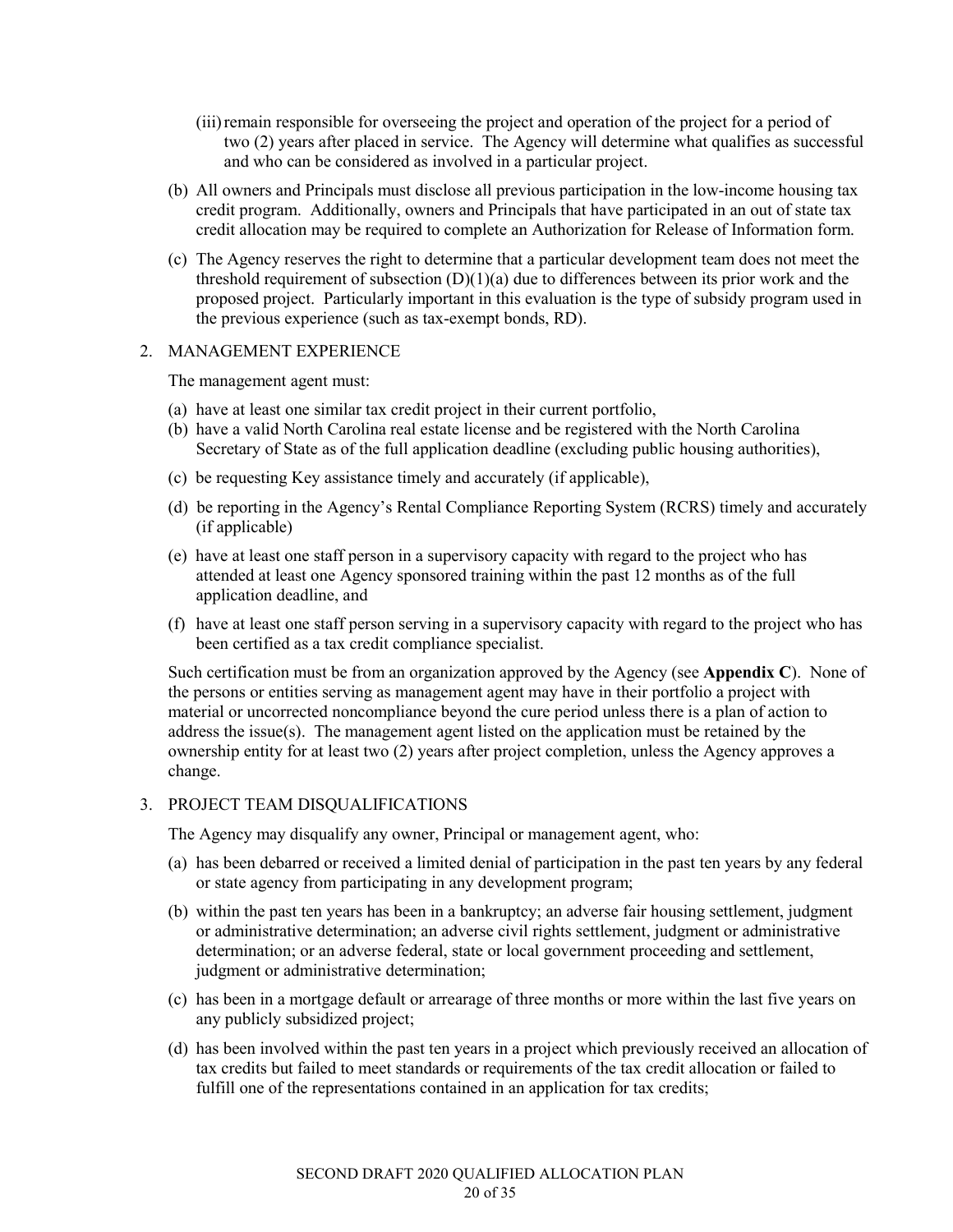- (e) has been found to be directly or indirectly responsible for any other project within the past five years in which there is or was uncorrected noncompliance more than three months from the date of notification by the Agency or any other state allocating agency;
- (f) interferes with a tax credit application for which it is not an owner or Principal at a public hearing or other official meeting;
- (g) has outstanding flags in HUD's national 2530 National Participation system;
- (h) has been involved in any project awarded  $9\%$  Tax Credits in  $201\frac{9}{8}$  for which either the equity investment has not closed as of the full application deadline or the "10% test" has not been met;
- (i) has been involved in any project awarded tax credits after 2000 where there has been a change in general partners or managing members during the last five years that the Agency did not approve in writing beforehand;
- (j) would be removed from the ownership of a project that is the subject of an application under the rehabilitation set-aside in the current cycle;
- (k) requested a qualified contract for a North Carolina tax credit property; or
- (l) is not in good standing with the Agency.

A disqualification under this subsection (D)(3) will result in the individual or entity involved not being allowed to participate in the 2020 cycle and removing from consideration any application where they are identified.

### E. UNIT MIX AND PROJECT SIZE

- 1. Ten (-10) points will be subtracted from any full application that includes market-rate units. This penalty will not apply where either
	- $\bullet$  the rents for all market rate units are at least five percent (5%) higher than the maximum allowed for a unit at 60% AMI and the market study indicates that such rents are feasible, or
	- there is a commitment for a grant or no-payment financing equal to at least the amount of foregone federal tax credit equity.
- 2. New construction 9% Tax Credit projects may not exceed the following:
	- Metro Region one hundred and twenty (120) units
	- Central, East, and West Regions eighty-four (84) units.
- 3. New construction tax-exempt bond projects may not exceed two hundred (200) units unless approved by the Agency prior to the preliminary application submission.
- 4. All new construction projects must have at least twenty-four (24) qualified low-income units.

The Agency reserves the right to waive the penalties and limitations in this Section IV(E) for proposals that reduce low-income and minority concentration, including public housing projects, and subsection (E)(2) for proposals that are within a transit station area as defined by the Charlotte Region Transit Station Area Joint Development Principles and Policy Guidelines or adaptive re-use projects where made necessary by the building(s) physical structure.

# F. SPECIAL CRITERIA AND TIEBREAKERS

1. ENERGY STAR

New construction residential buildings must comply with all Energy Star standards as defined in **Appendix B** (incorporated herein by reference). Adaptive re-use and rehabilitation projects must comply to the extent doing so is economically feasible and as allowed by historic preservation rules.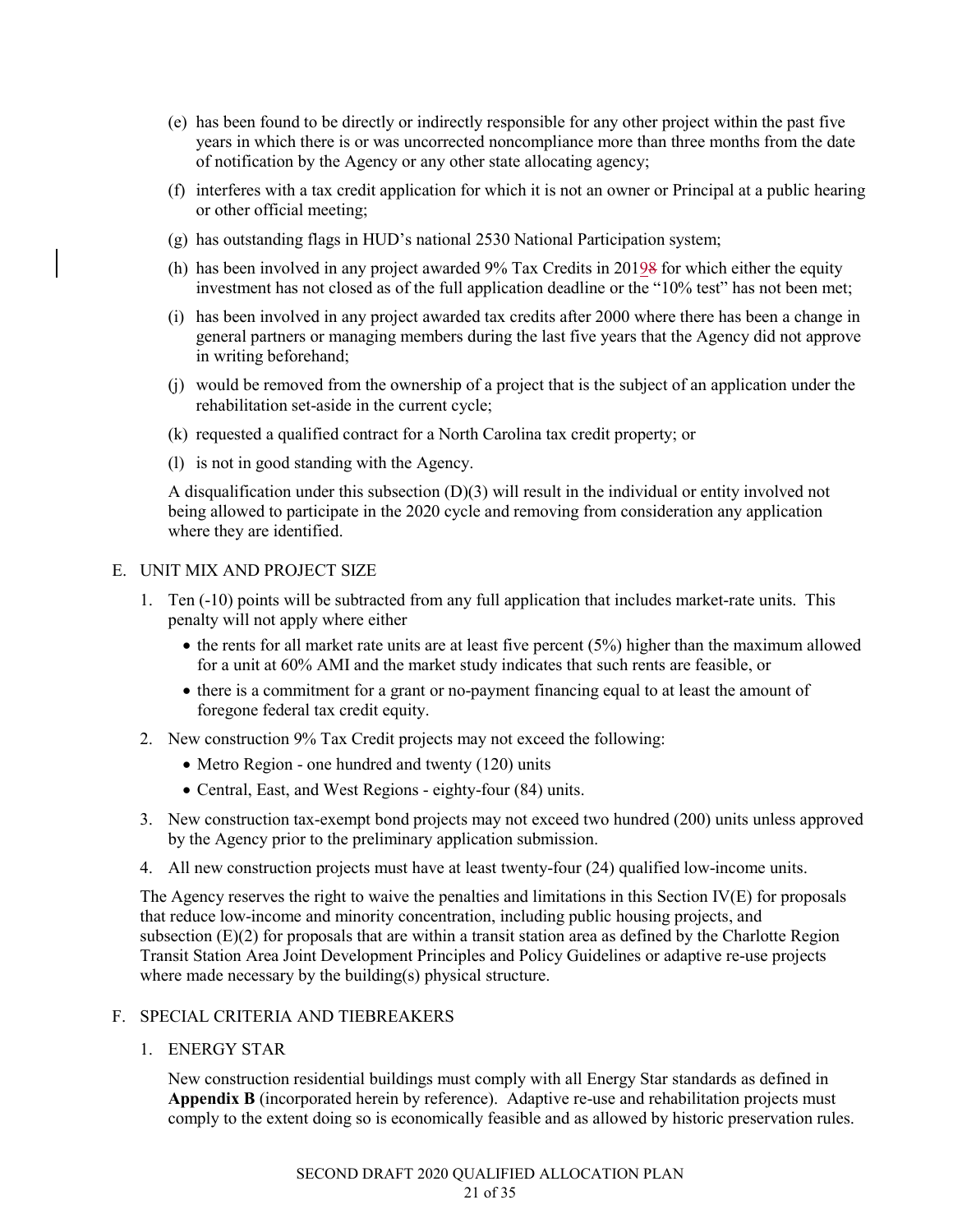# 2. CREDITS PER UNIT AVERAGE (MAXIMUM 2 POINTS)

The Agency will calculate the average federal tax credits per low-income unit requested on a geographic set-aside basis among new construction full applications and award points based on the following:

> Within  $4\%$  of the average 2 points Within  $8\%$  of the average 1 point

Any Applicant or Principal attempting to manipulate the average, as determined by the Agency, will have any application(s) they are involved with removed from the competition.

### 3. APPLICANT BONUS POINT (MAXIMUM 1 POINT)

An Applicant is entitled one bonus point which can be awarded to one application as part of the full application submission. No application can receive more than one bonus point. No Principal or Applicant is entitled to more than one bonus point for all applications in which they may be involved. If a Principal is part of an application in which he/she is not the Applicant but that application receives a Bonus Point, the Principal will not be entitled to use a Bonus Point as an Applicant or Principal on another application. Should an Applicant or Principal use a bonus point on two or more applications, the Agency will determine which application receives the bonus point.

### 4. UNITS FOR THE MOBILITY IMPAIRED

Five percent (5%) of all units in new construction projects must meet the accessibility standards as defined in **Appendix B** (incorporated herein by reference). THESE UNITS ARE IN ADDITION TO MOBILITY IMPAIRED UNITS REQUIRED BY FEDERAL AND STATE LAW (INCLUDING BUILDING CODES). If laws or codes do not require mobility impaired units for a project, a total of ten percent (10%) of the units must be fully accessible. Units for the mobility impaired should be available to all tenants who would benefit from their design and are not necessarily reserved under the Targeting Program requirements of subsection (F)(5).

#### 5. TARGETING PROGRAM

All projects will be required to target ten percent (10%) of the total units to persons with disabilities and persons who are homeless. Projects with federal project-based rental assistance must target at least five (5) units regardless of size. Projects that have targeted units under this subsection are not required to provide onsite supportive services or a service coordinator.

Owners must submit the following documents, all of which are fully described in **Appendix D** (incorporated herein by reference).

- (a) Targeting Unit Agreement
- (b) Owner Agreement to Participate (if applicable)
- (c) Property Profile
- (d) Tenant Selection Plan
- (e) Rental Assistance Plan (if applicable)
- (f) Affirmative Fair Housing Marketing Plan

These documents must be submitted to the Agency no later than the times specified in **Appendix D** but in no case later than six months prior to the project's placed in service date. The Agency may set additional requirements, as needed. The requirements of this subsection  $(F)(5)$  may be fully or partially waived to the extent the Agency determines they are not feasible.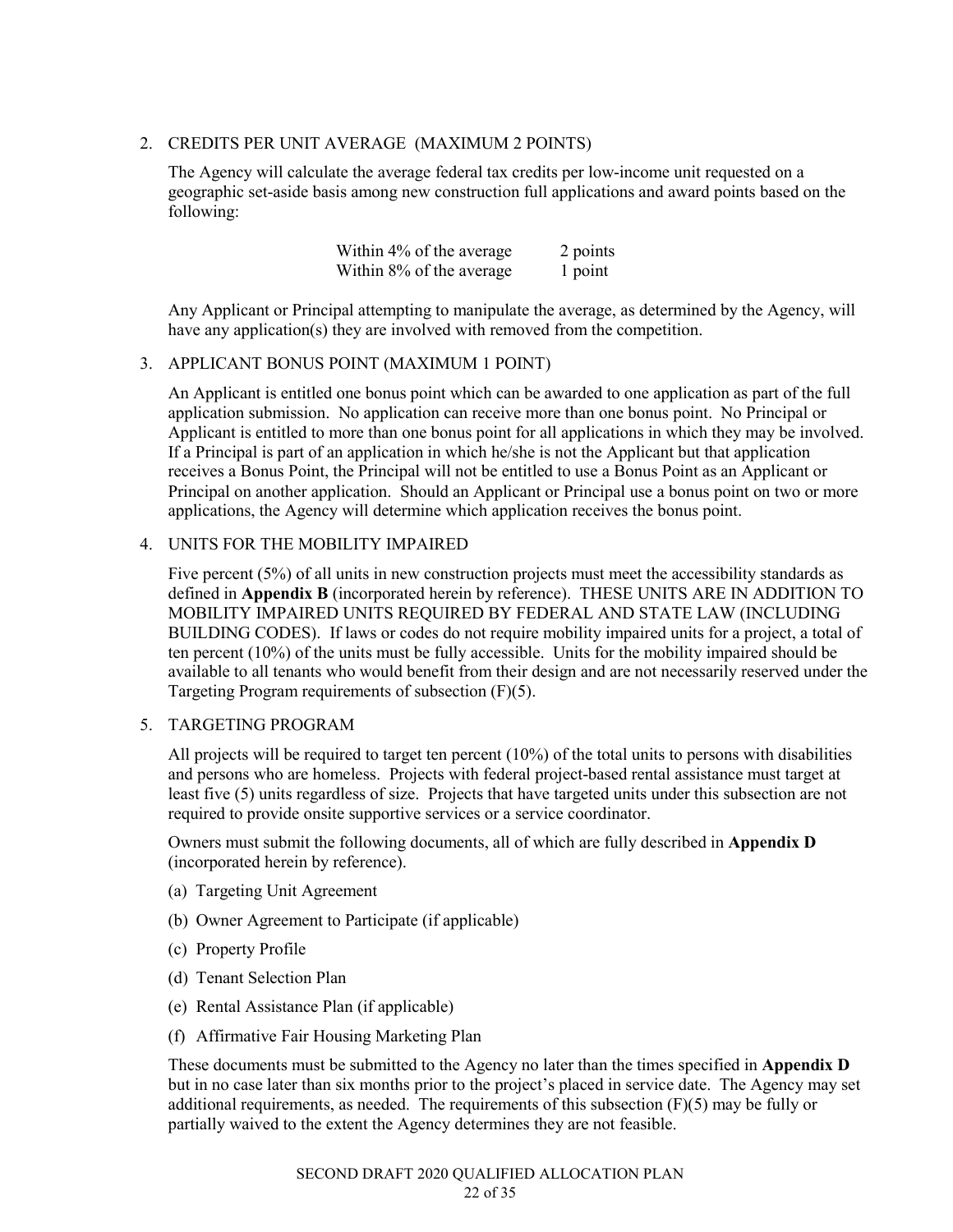# 6. OLMSTEAD SETTLEMENT INITIATIVE (MAXIMUM 4 POINTS)

(a) Projects proposing 1 bedroom units as a percentage of the total project units will be awarded points based on the following:

| 7.5% of total units | 1 point  |
|---------------------|----------|
| 10% of total units  | 2 points |
| 15% of total units  | 3 points |

(b) Projects proposed in the following DHHS priority counties will be awarded 1 point.

| <b>Buncombe</b> | Craven     | Gaston          | Mecklenburg | Robeson |
|-----------------|------------|-----------------|-------------|---------|
| Burke           | Cumberland | <b>Guilford</b> | New Hanover | Rowan   |
| Cabarrus        | Durham     | Iredell         | Onslow      | Wake    |
| Caldwell        | Forsyth    | Johnston        | Pitt        | Wavne   |

7. SECTION 1602 EXCHANGE PROJECTS (NEGATIVE 40 POINTS)

The Agency may deduct up to forty (-40) points from any application if the Applicant, any owner, Principal or affiliate thereof is also involved in a Section 1602 Exchange project with uncorrected material noncompliance.

# 8. TIEBREAKER CRITERIA

The following will be used to award tax credits in the event that the final scores of more than one project are identical.

- (a) First Tiebreaker: The project in the census tract with the lowest percentage of families below the poverty rate (see **Appendix H** for listing of poverty rates by census tract).
- (b) Second Tiebreaker: The county with the least number of 9% tax credit units produced over the last 5 years (see **Appendix L** for listing of units produced by county).
- (c ) ThirdSecond Tiebreaker: The project requesting the least amount of federal tax credits per lowincome unit based on the Agency's equity needs analysis.
- (d) Third Tiebreaker: The project with the lowest average income targeting.
- (e) Fourth Tiebreaker: Tenants with Children: Projects that can serve tenant populations with children. Projects will qualify for this designation if at least twenty-five (25%) of the units are three or four bedrooms. This tiebreaker will only apply where the market study shows a clear demand for this population (as determined by the Agency).
- (f) Fifth Tiebreaker: Tenant Ownership: Projects that are intended for eventual tenant ownership. Such projects must utilize a detached single family site plan and building design and have a business plan describing how the project will convert to tenant ownership at the end of the 30 year compliance period.

In the event that a tie remains after considering the above tiebreakers, the project requesting the least amount of federal tax credits will be awarded.

# G. DESIGN STANDARDS

All proposed measures must be shown in the application to receive points.

1. THRESHOLD REQUIREMENTS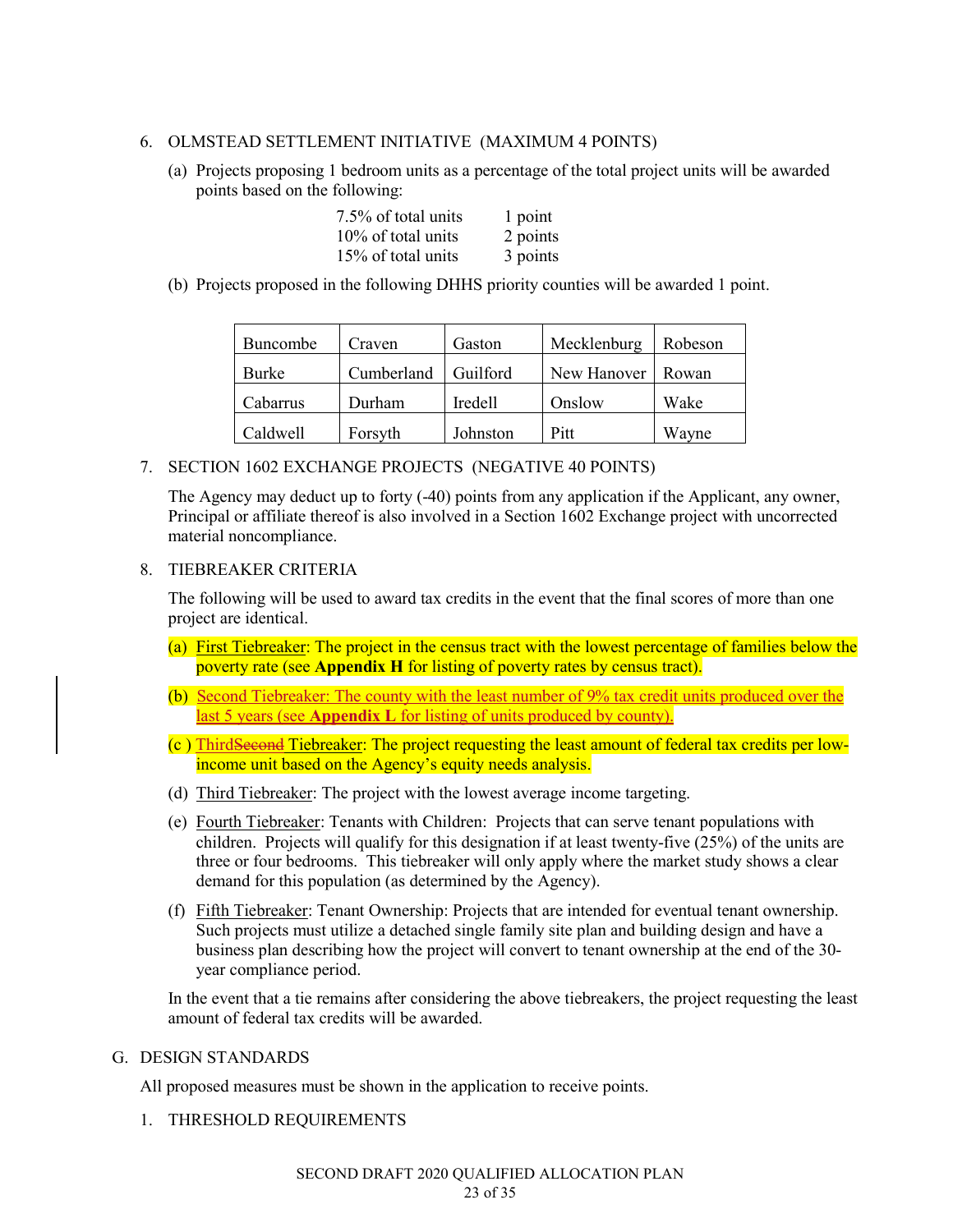The minimum threshold requirements for design are found in **Appendix B** (incorporated herein by reference) and must be used for all projects receiving tax credits or RPP funding.

### 2. CRITERIA FOR SCORE EVALUATION (MAXIMUM 30 POINTS)

The Agency will determine points based on the following criteria as applied to the site drawings submitted with the full application.

(a) Site Layout

The Agency will award up to 5 points based on its evaluation of the site layout. The following characteristics will be considered.

- (i) The location of residential buildings in relation to parking, site amenities, community building, postal facilities and trash collection areas.
- (ii) The degree to which site layout ensures a low, controlled traffic speed through the project.
- (b) Quality of Design and Construction

(The points in this subsection are mutually exclusive with Section  $IV(G)(2)(c)$  below.)

The Agency will award up to 25 points for new construction projects based on its evaluation of the quality of the building design, and the materials and finishes specified. The following characteristics will be considered:

- (i) The extent to which the design uses multiple roof lines, gables, dormers and similar elements to break up large roof sections.
- (ii) The extent to which the design uses multiple types, styles, and colors of siding and brick veneer to add visual appeal to the building elevations.
- (iii)The level of detail that is achieved through the use of porches, railings, and other exterior features.
- (iv) Use of brick veneer or masonry products on building exteriors.
- (c) Adaptive Re-Use

(The points in this subsection are mutually exclusive with Section  $IV(G)(2)(b)$  above.)

The Agency will award up to 25 points based on the following characteristics:

- (i) The extent to which the building(s) fit with surrounding streetscape after adaptation or have problems with orientation, sightlines, bulk and scale.
- (ii) Aesthetics after adaptation.
- (iii)Presence of special design elements or architectural features that may not be physically or financially available if new construction was introduced on the same site.

#### H. CRITERIA FOR SELECTION OF REHABILITATION PROJECTS

### 1. GENERAL THRESHOLD REQUIREMENTS

To be eligible for an allocation under Section II(A), a project must:

- (a) have either (i) received a tax credit allocation and be in the extended use period or (ii) federal project-based rental assistance for at least thirty percent (30%) of the total units,
- (b) have been placed in service on or before December 31, 2003,
- (c) require rehabilitation expenses in excess of \$25,000 per unit (as supported by a physical needs assessment conducted or approved by the Agency),
- (d) not have an acquisition cost in excess of sixty percent (60%) of the total replacement costs,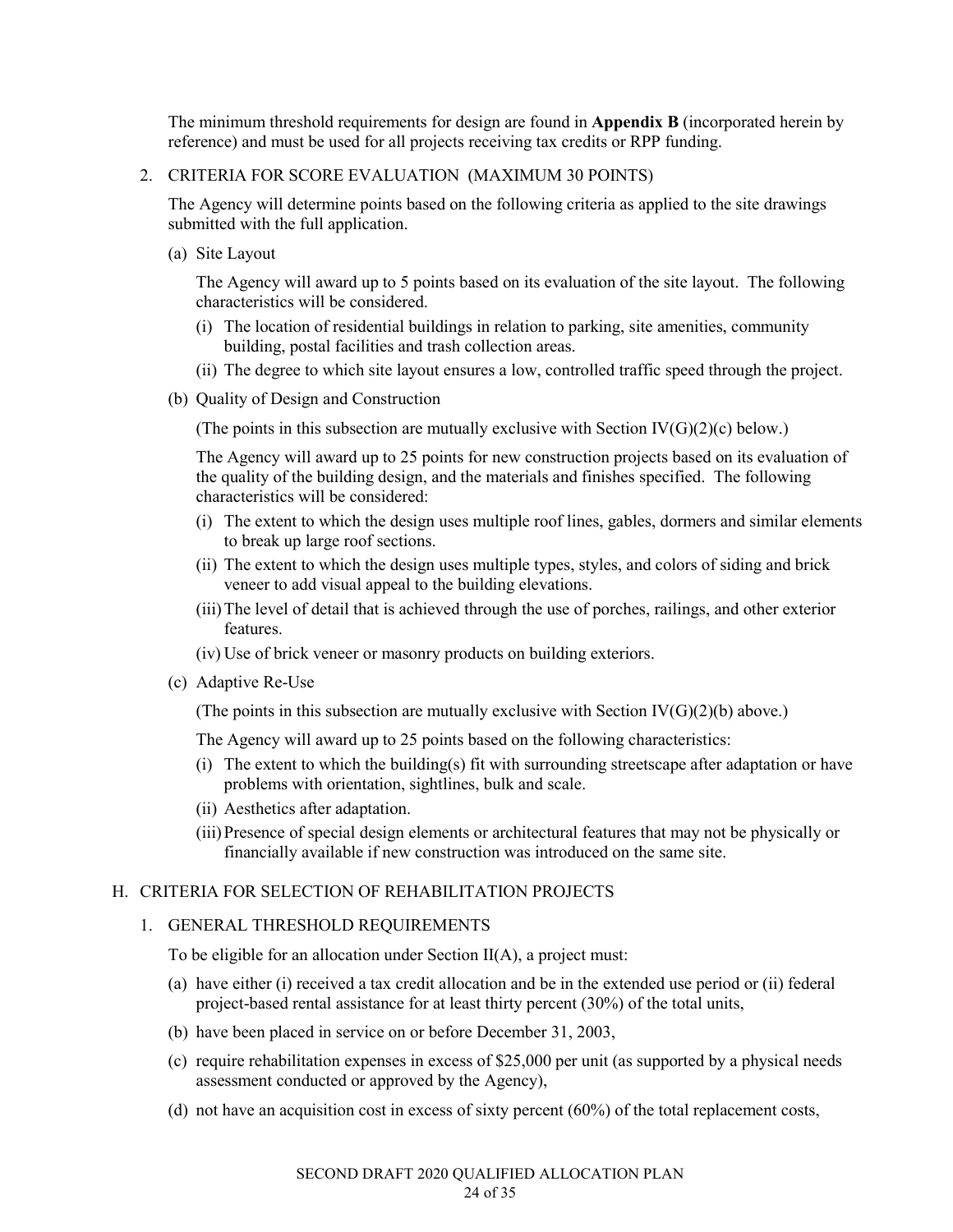- (e) not be feasible using tax-exempt bonds (as determined by the Agency),
- (f) not have received an Agency loan in the last five years,
- (g) not be deteriorated to the point of requiring demolition,
- (h) not have begun or completed a full debt restructuring under the Mark to Market process (or any similar HUD program) within the last five years, and
- (i) have total replacement costs of less than \$130,000 per unit, including all Agency-required rehabilitation work.

Rehabilitation expenses include hard construction costs directly attributable to the project, excluding costs for a new community building, as calculated using lines 2 through 7 (less line 6) in the PDC description.

### 2. THRESHOLD DESIGN REQUIREMENTS

In addition to the relevant sections of **Appendix B** (incorporated herein by reference), the Agency will require owners to complete the following as appropriate for their project.

- (a) Improve site amenities and common areas by upgrading or adding a freestanding community building, making repairs and additions to landscaping, adding new site amenities such as playgrounds, and repairing parking areas.
- (b) Improve building exteriors by replacing deteriorated siding, replacing aged roofing, adding gutters and downspouts, and adding new architectural features to improve appearance.
- (c) Upgrade unit interiors by replacing flooring, installing new cabinets and countertops, replacing damaged interior doors, replacing light fixtures, and repainting units.
- (d) Replace and upgrade mechanical systems and appliances including HVAC systems, water heaters and plumbing fixtures, electrical panels, refrigerators, and ranges.
- (e) Improve energy efficiency by replacing inefficient doors and windows, adding additional insulation in attics, and upgrading the efficiency of mechanical systems and appliances.
- (f) Improve site and unit accessibility for persons with disabilities by making necessary alterations at common areas, alterations at single story ground floor units, adding or improving handicapped parking areas, and repairing or replacing sidewalks along accessible routes.

#### 3. EVALUATION CRITERIA

The Agency will evaluate applications under Section II(A) based on the following criteria, which are listed in order of importance. Each one will serve both to determine awards and as a threshold requirement; the Agency may remove an application from consideration if the proposal is sufficiently inadequate in any of the categories. For purposes of making awards, the Agency will not consider subsections (d) through (f) below if the outcome is determined by the criteria in subsections (a) through (c).

- (a) The Agency will give the highest priority to applications proposing to rehabilitate the most distressed housing with a tax credit allocation, particularly buildings with accessibility or life, health and safety problems.
- (b) Applications will have a reduced likelihood of receiving an award of tax credits if the Agency determines the property has not been properly maintained and any current owner will remain part of the new ownership.
- (c) Applications will have a reduced likelihood of being awarded tax credits to the extent that the purpose is to subsidize an ownership transfer.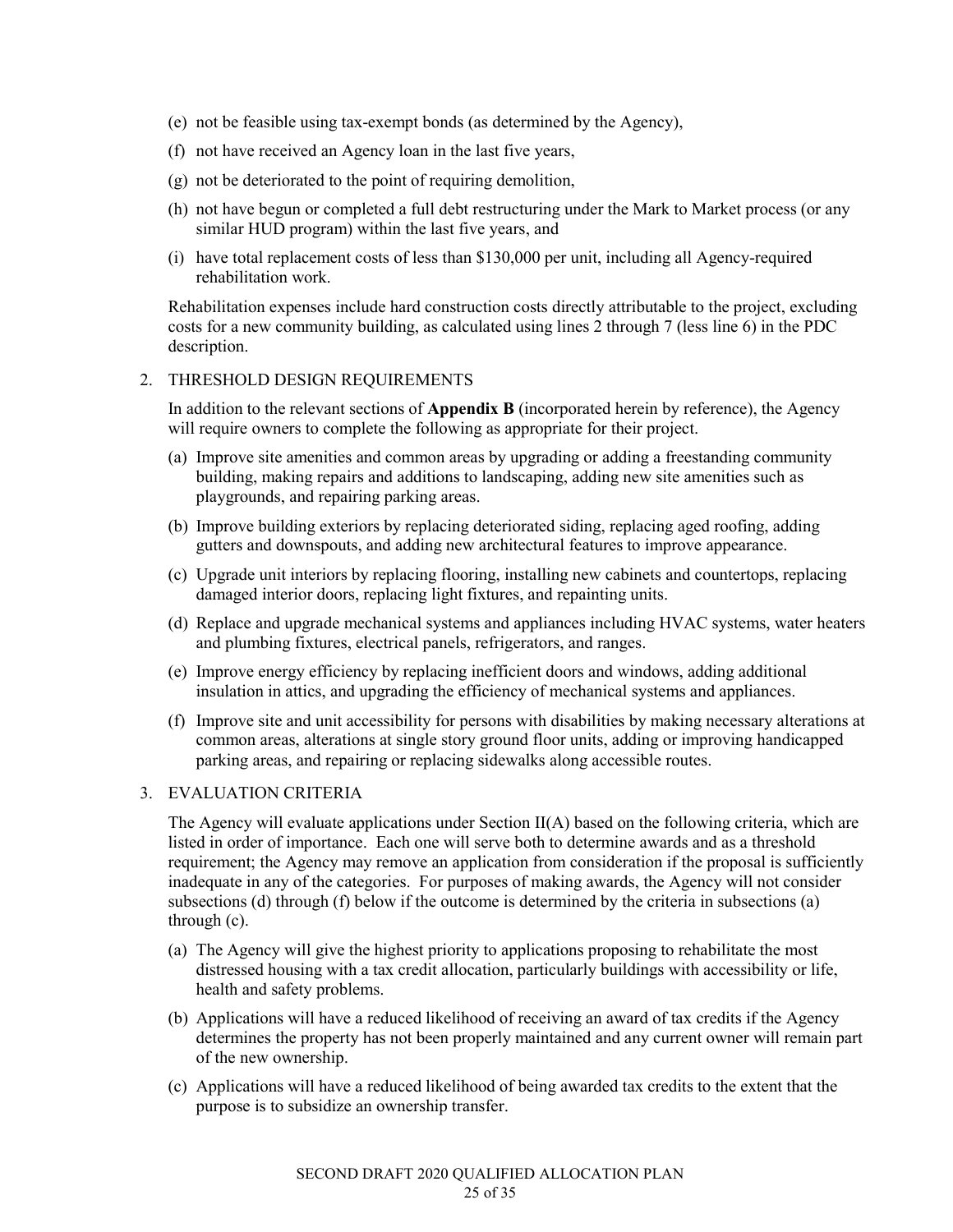- (d) Shortcomings in the above criteria will be mitigated to the extent that a tax credit allocation is necessary to prevent (i) conversion of units to market rate rents or (ii) loss of government resources (including past, present and future investments).
- (e) The Agency will give priority to applications that have mortgage subsidy resources committed as part of the application.
- (f) Applications will have priority to the extent that the rehabilitation improvements are a part of a community revitalization plan or will benefit the surrounding community. However, projects in severely distressed areas will have a reduced likelihood of being awarded tax credits.
- (g) Applications will have a reduced likelihood of being awarded tax credits based on the number of tenants that would be permanently relocated (including market-rate).
- (h) While the rehabilitation set-aside is not subject to any regional set-aside, the Agency will consider the geographic distribution of this resource and will attempt to avoid a concentration of awards in any one area of the state.

# **V. ALLOCATION OF BOND CAP**

### A. ORDER OF PRIORITY

The Committee will allocate the multifamily portion of the state's tax-exempt bond authority in the following order of priority:

- 1. Projects that serve as a component of an overall public housing revitalization effort.
- 2. Rehabilitation of existing rent restricted housing.
- 3. Rehabilitation of projects consisting of entirely market-rate units.
- 4. Adaptive re-use projects.
- 5. Other new construction projects.

Applications will only be allocated bond authority if there is enough remaining after awarding all eligible applications in higher priority levels. Within each category, applications seeking the least amount of authority per low-income unit will have priority.

#### B. ELIGIBILITY FOR AWARD

Except as otherwise indicated, owners of projects with tax-exempt bonds and 4% Tax Credits must meet all requirements of the Plan. Even with an allocation of bond authority, projects must meet the threshold requirements to be eligible for tax credits.

- 1. All projects must meet the requirements under Section  $IV(F)(5)$ .
- 2. Rehabilitation applications must:
	- (a) have been placed in service on or before December 31, 2003,
	- (b) require rehabilitation expenses in excess of \$15,000 per unit,
	- (c) not have an acquisition cost in excess of seventy percent (70%) of the total replacement costs,
	- (d) not have begun or completed a full debt restructuring under the Mark to Market process (or any similar HUD program) within the last five years, and
	- (e) not be deteriorated to the point of requiring demolition.
- 3. The inducement resolution must be submitted with the full application.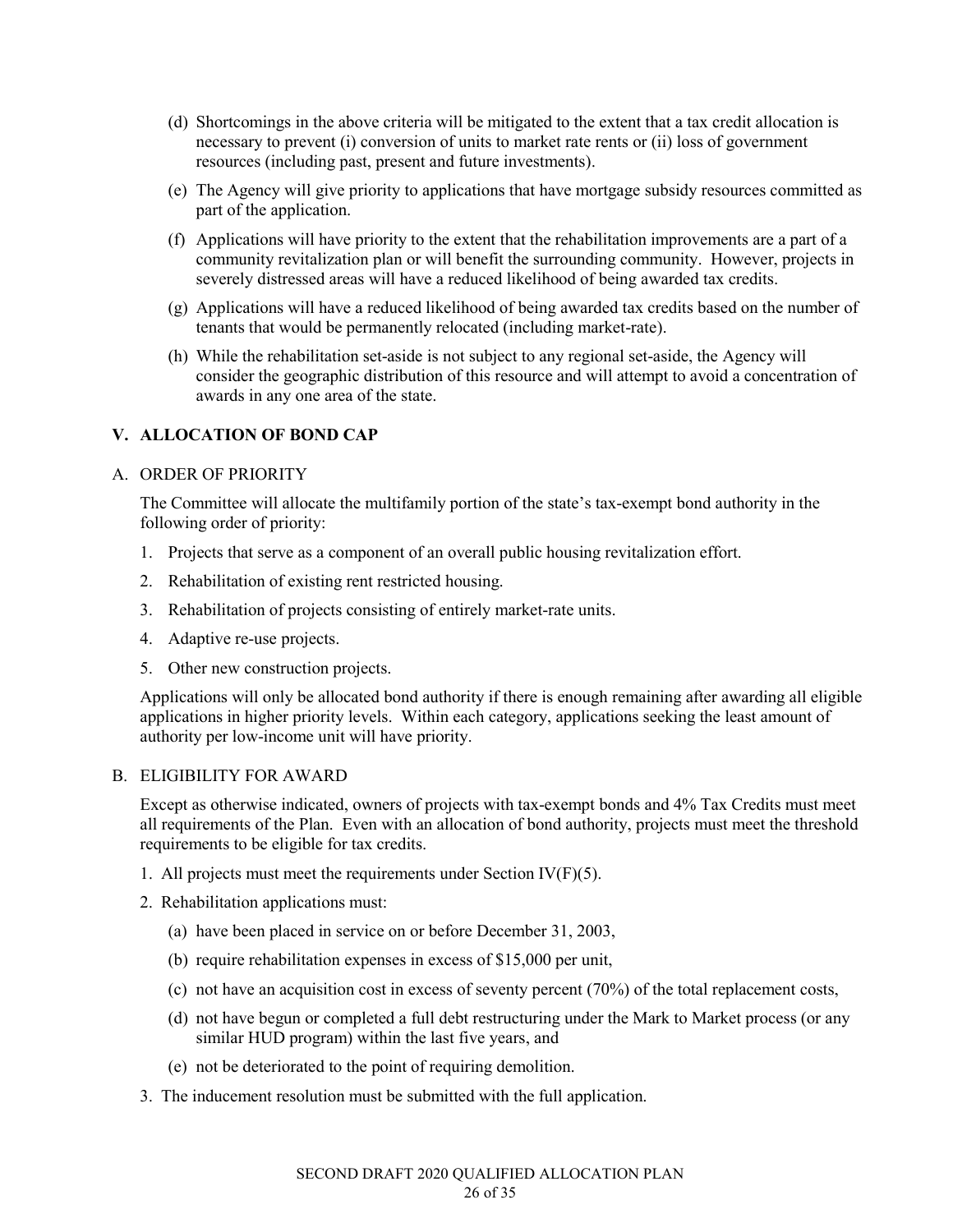- 4. To be eligible for an award of tax-exempt bond volume, at least one Principal must have successfully developed, operated and maintained in compliance either one 9% Tax Credit project in North Carolina or one tax-exempt bond project in any state. The project must have been placed in service between January 1, 2012 and January 1, 2018. Such Principal must:
	- $\bullet$  be identified in the preliminary application as the Applicant under Section III(C)(6),
	- become a general partner or managing member of the ownership entity, and
	- remain responsible for overseeing the project and operation of the project for a period of two (2) years after placed in service.

The Agency will determine what qualifies as successful and who can be considered as involved in a particular project.

#### **VI. GENERAL REQUIREMENTS**

#### A. GENERAL THRESHOLD REQUIREMENTS FOR PROJECT PROPOSALS

1. PROJECTS WITH HISTORIC TAX CREDITS

Buildings either must be on the National Register of Historic Places or approved for the State Historic Preservation Office's study list at the time of the full application. Evidence of meeting this requirement should be provided.

#### 2. NONPROFIT SET-ASIDE

For purposes of being considered as a nonprofit sponsored application under Section  $II(D)(1)(a)$ , at least one nonprofit entity (or, where applicable, its qualified corporation) involved in a project must:

- (a) be qualified under Section  $501(c)(3)$  or (4) of the Code,
- (b) materially participate, as defined under federal law, in the acquisition, development, ownership, and ongoing operation of the property for the entire compliance period,
- (c) have as one of its exempt purposes the fostering of low-income housing,
- (d) be a managing member or general partner of the ownership entity.

The Agency reserves the right to make a determination that the nonprofit owner is not affiliated with or controlled by a for-profit entity or entities other than a qualified corporation. There can be no identity of interest between any nonprofit owner and for-profit entity, other than a qualified corporation.

#### 3. REQUIRED REPORTS

All projects involving use of existing structures must submit the following:

- (a) For projects built prior to 1978, a hazardous material report which provides the results of testing for asbestos containing materials, lead based paint, Polychlorinated Biphenyls (PCBs), underground storage tanks, petroleum bulk storage tanks, Chlorofluorocarbons (CFCs), and other hazardous materials. The testing must be performed by professionals licensed to do hazardous materials testing. A report written by an architect or building contractor or developer will not suffice. A plan and projected costs for removal of hazardous materials must also be included.
- (b) A report assessing the structural integrity of the building(s) being renovated from an architect or engineer. Report must be dated no more than six (6) months from the full application deadline.
- (c) A current termite inspection report. Report must be dated no more than six (6) months from the full application deadline.
- 4. APPRAISALS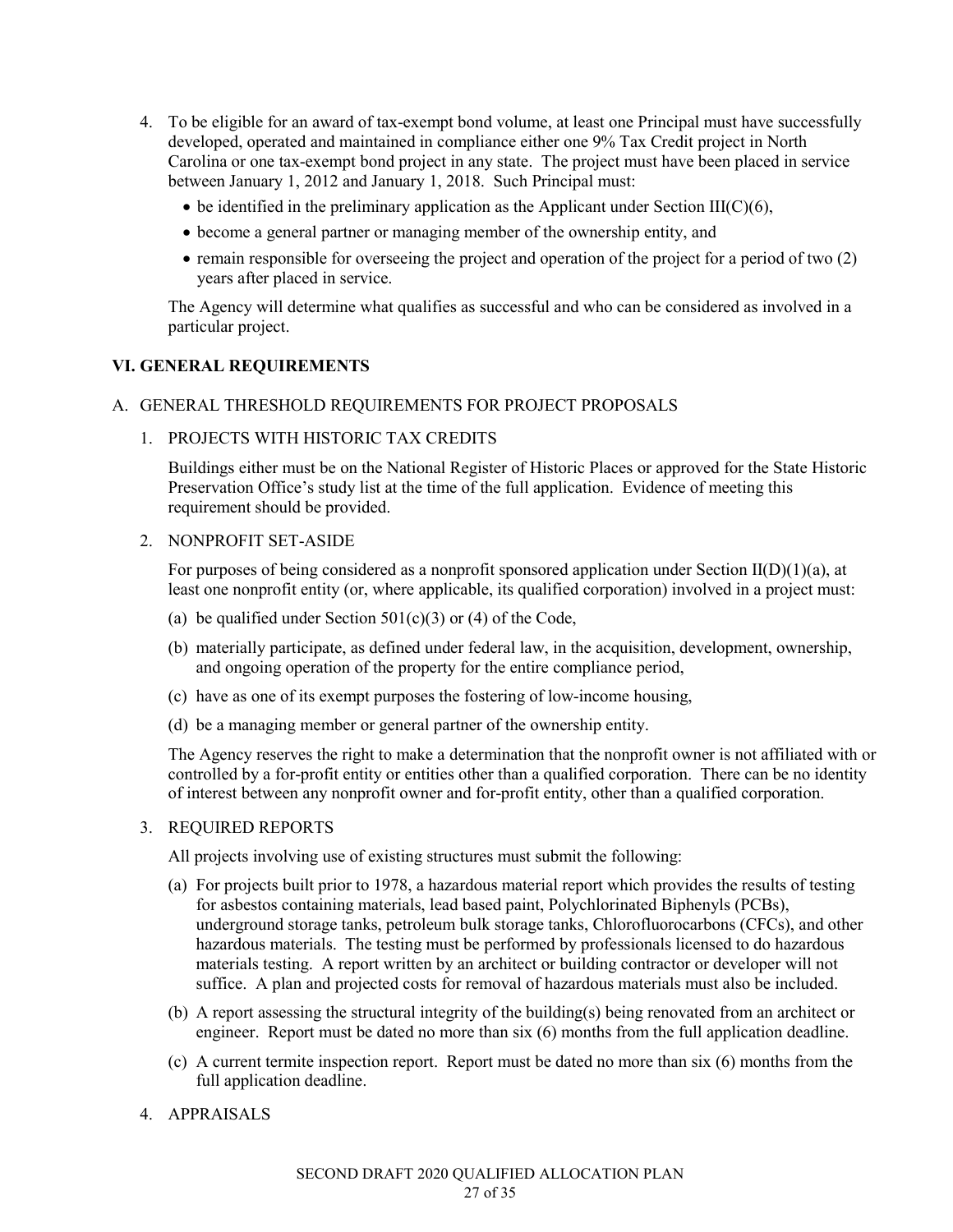The Agency will not allow the project budget to include more for land or lease costs than the lesser of its appraised market value or the purchase or lease price. Applicants must submit with the full application a real estate "as is" appraisal that is a) dated no more than six (6) months from the full application deadline, b) prepared by an independent, state certified appraiser and c) complies with the Uniform Standards of Professional Appraisal Practice. The appraisal must encompass all parcels that comprise the project. Comparable properties used in the appraisal must be in reasonable proximity to the project. The Agency may order an additional appraisal with costs to be paid by the Applicant. Appraisals for rehabilitation and adaptive re-use projects must break out the land and building values from the total value.

# 5. CONCENTRATION

Projects cannot be in areas of minority and low-income concentration (measured by comparing the percentage of minority and low-income households in the site's census tract with the community overall). The Agency may make an exception for projects in economically distressed areas which have community revitalization plans with public funds committed to support the effort.

# 6. DISPLACEMENT

For rehabilitation projects and in every other instance of tenant displacement, including temporary, the Applicant must supply with the full application a plan describing how displaced persons will be relocated, including a description of the costs of relocation. The owner is responsible for all relocation expenses, which must be included in the project's development budget. Owners must also comply with the Uniform Relocation Assistance and Real Property Acquisition Policies Act of 1970, as revised in 49 C.F.R. Part 24.

### 7. FEASIBILITY

The Agency will not allocate tax credits or RPP funding to applications that may have difficulty being completed or operated for the compliance period. Examples include projects that may not secure an equity investment or a Principal that has inadequate capacity to successfully carry out the development process.

# 8. SMOKE-FREE HOUSING

Owners must prohibit smoking in all indoor common areas, individual living areas (including patios and balconies), and within 25 feet of building entries or ventilation intakes. A non-smoking clause must be included in the lease for each household.

# B. UNDERWRITING THRESHOLD REQUIREMENTS

The following minimum financial underwriting requirements apply to all projects. Projects that cannot meet these minimum requirements, as determined by the Agency, will not receive tax credits or RPP funding. Any documentation required as part of the application must be dated and be within 6 months of the application deadline, unless otherwise stated.

# 1. LOAN UNDERWRITING STANDARDS

- (a) Projects applying for tax credits only will be underwritten with rents escalating at two percent (2%) and operating expenses escalating at three percent (3%).
- (b) All projects will be underwritten assuming a constant seven percent (7%) vacancy and must reflect a 1.15 Debt Coverage Ratio (DCR) for twenty (20) years.
- (c) Applications requesting RPP funds must use current Low HOME rents for fifteen percent (15%) of the total units (spread proportionally through all bedroom types) and may be required to comply with HOME program requirements, including 42 U.S.C. 12701 et seq., 24 C.F.R. Part 92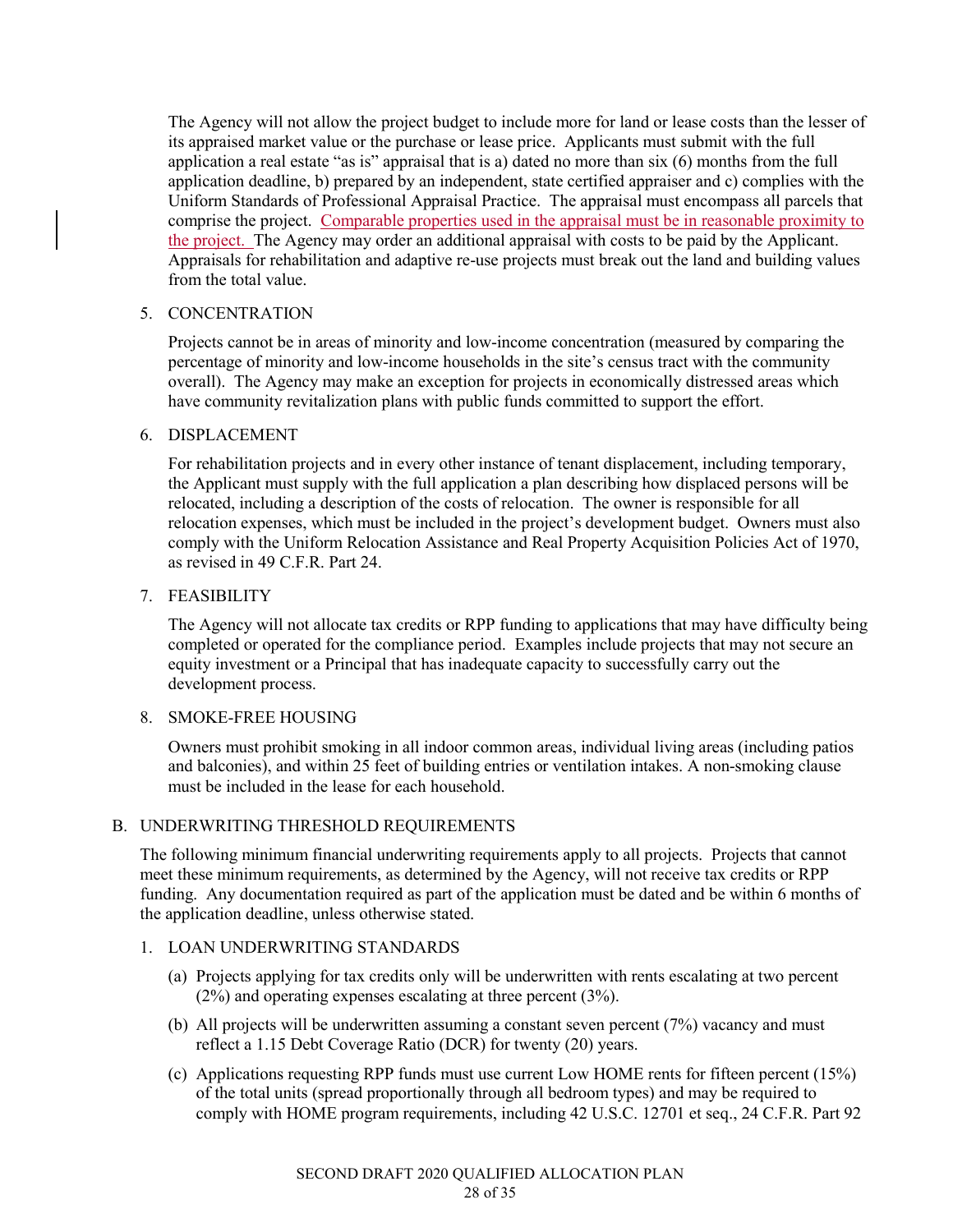and all relevant administrative guidance. Projects awarded RPP funds must also comply with the RPP Guidelines in **Appendix G** (incorporated herein by reference).

(d) The Agency may determine that the interest rate on a loan must be reduced where an application shows an excessive amount accruing towards a balloon payment.

#### 2. OPERATING EXPENSES

- (a) New construction (excluding adaptive re-use): minimum of \$3,600 per unit per year not including taxes, reserves and resident support services.
- (b) Renovation (includes rehabilitation and adaptive re-use): minimum of \$3,800 per unit per year not including taxes, reserves and resident support services. For projects with RD loans, the operating expenses will be based upon the current RD approved operating budget.
- (c) The proposed management agent (or management staff if there is an identity of interest) must sign a statement (to be submitted with the full application) agreeing that the operating expense projections are reasonable.

### 3. EQUITY PRICING

- (a) Projects will be underwritten using Applicants proposed equity pricing. Pricing above \$0.94 will require a commitment letter from a syndicator or investor with as much detail as is possible. At a minimum, the letter should include the equity pricing, total capital contribution amount, estimated pay-in schedule and any reserve requirements. Should an Applicant receive an allocation of tax credits and fail to receive equity pricing at least equal to the pricing used in the awarded application, any equity shortfall will be the responsibility of the Applicant. The Agency will not approve an increase of the rents stated in the awarded application to support additional debt to cover the equity shortfall.
- (b) Equity should be calculated net of any syndication fees. Bridge loan interest typically incurred by the syndicator to enable an up front payment of equity should not be charged to the project directly, but be reflected in the net payment of equity. Equity should be based on tax credits to be used by the investor(s), excluding those allocated to the Principals unless these entities are making an equity contribution in exchange for the tax credits.

# 4. RESERVES

(a) Rent-up Reserve: Required for all except tax-exempt bond projects. A reasonable amount must be established based on the projected rent-up time considering the market and target population, but in no event shall be less than \$300 per unit. These funds must be available to the management agent to pay rent-up expenses incurred in excess of rent-up expenses budgeted for in the PDC description. The funds are to be deposited in a separate bank account and evidence of such transaction provided to the Agency ninety (90) days prior to the expected placed in service date. All funds remaining in the rent-up reserve at the time the project reaches ninety-three (93%) occupancy must be transferred to the project replacement reserve account.

For those projects receiving loan funds from RD, the 2% initial operating and maintenance capital established by RD will be considered the required rent-up reserve deposit.

(b) Operating Reserve: Required for all projects except those receiving loan funds from RD. The operating reserve will be the greater of a) \$1,500 per unit or b) six month's debt service and operating expenses (four months for tax-exempt bond projects), and must be maintained for the duration of the extended use period.

The operating reserve can be funded by deferring the developer fees of the project. If this method is utilized, the deferred amounts owed to the developer can only be repaid from cash flow if all required replacement reserve deposits have been made. For tax credit projects where no RPP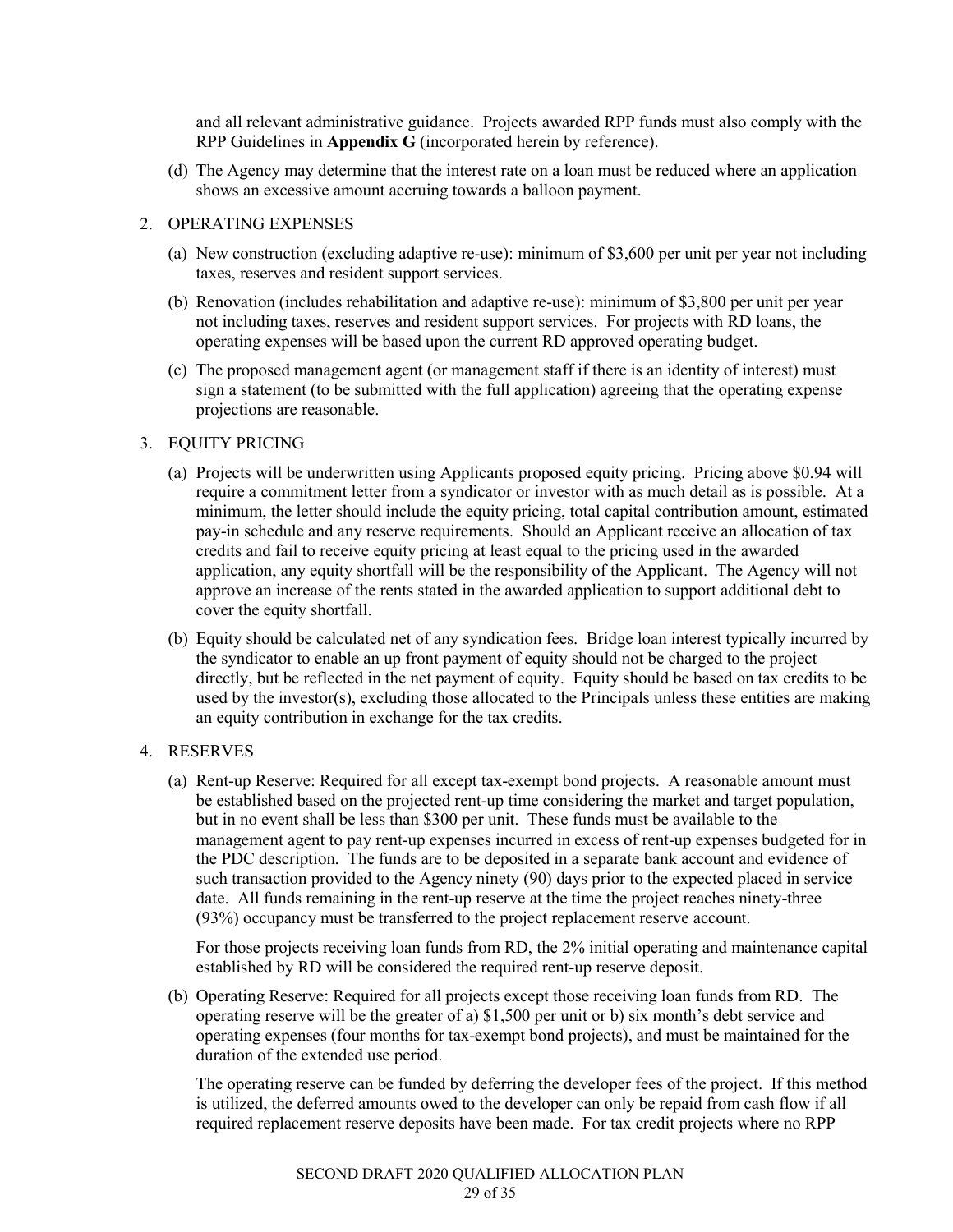loan applies, the operating reserve can be capitalized by an equity pay in up to one year after certificate of occupancy is received. This will be monitored by the Agency. This reserve must stay with the project at the time of investor exit.

(c) Replacement Reserve: All new construction projects must budget replacement reserves of \$250 per unit per year. Rehabilitation and adaptive re-use projects must budget replacement reserves of \$350 per unit per year. The replacement reserve must be capitalized from the project's operations, escalating by four percent (4%) annually. This reserve must stay with the project at the time of investor exit.

In both types of renovation projects mentioned above, the Agency reserves the right to increase the required amount of annual replacement reserves if the Agency determines such an increase is warranted after a detailed review of the project's physical needs assessment.

For those projects receiving RD loan funds, the required funding of the replacement reserve will be established, administered and approved by RD.

#### 5. DEFERRED DEVELOPER FEES (NEGATIVE 2 POINTS)

Developer fees can be deferred to cover a gap in funding sources as long as:

- (a) the entire amount will be paid within fifteen years and meets the standards required by the IRS to stay in basis,
- (b) the deferred portion does not exceed fifty percent (50%) of the total amount as of the full application, and
- (c) payment projections do not negatively impact the operation of the project.

Each of these will be determined by the Agency. Nonprofit organizations must include a resolution from the Board of Directors allowing such a deferred payment obligation to the project. The developer may not charge interest on the deferred amount in excess of the long term AFR.

Deferment of more than twenty-five (25%) of the total developer fee will result in a deduction of 2 points.

### 6. FINANCING COMMITMENT

- (a) For all projects proposing private permanent financing, a letter of intent is required (see **Appendix E**). This letter must be on lender's letterhead, must clearly state the term of the permanent loan is at least fifteen (15) years, how the interest rate will be indexed and the current rate at the time of the letter, the amortization period, any prepayment penalties, anticipated security interest in the property, and lien position. The interest rate must be fixed and no balloon payments may be due for fifteen years.
- (b) For all projects proposing public permanent financing, binding commitments on lender's letterhead are required to be submitted by the full application deadline (see **Appendix E**). Local governments also must identify the source of funding (e.g. HOME, trust fund). All loans must have a fixed interest rate and no balloon payments for at least fifteen (15) years after project completion. A binding commitment is defined as a letter, resolution or binding contract from a unit of government. The same terms described for the letter of intent (using the format approved by the Agency) from a private lender must be included in the commitment.
- (c) The Agency may request a letter from a construction lender documenting the loan amount, interest rate, and any origination fees.
- (d) Any Owner Investment listed as a source cannot exceed \$10,000.
- (e) Applications may only include one set of proposed funding sources; the Agency will not consider multiple financial scenarios. A project will be ineligible for allocation if any of the listed funding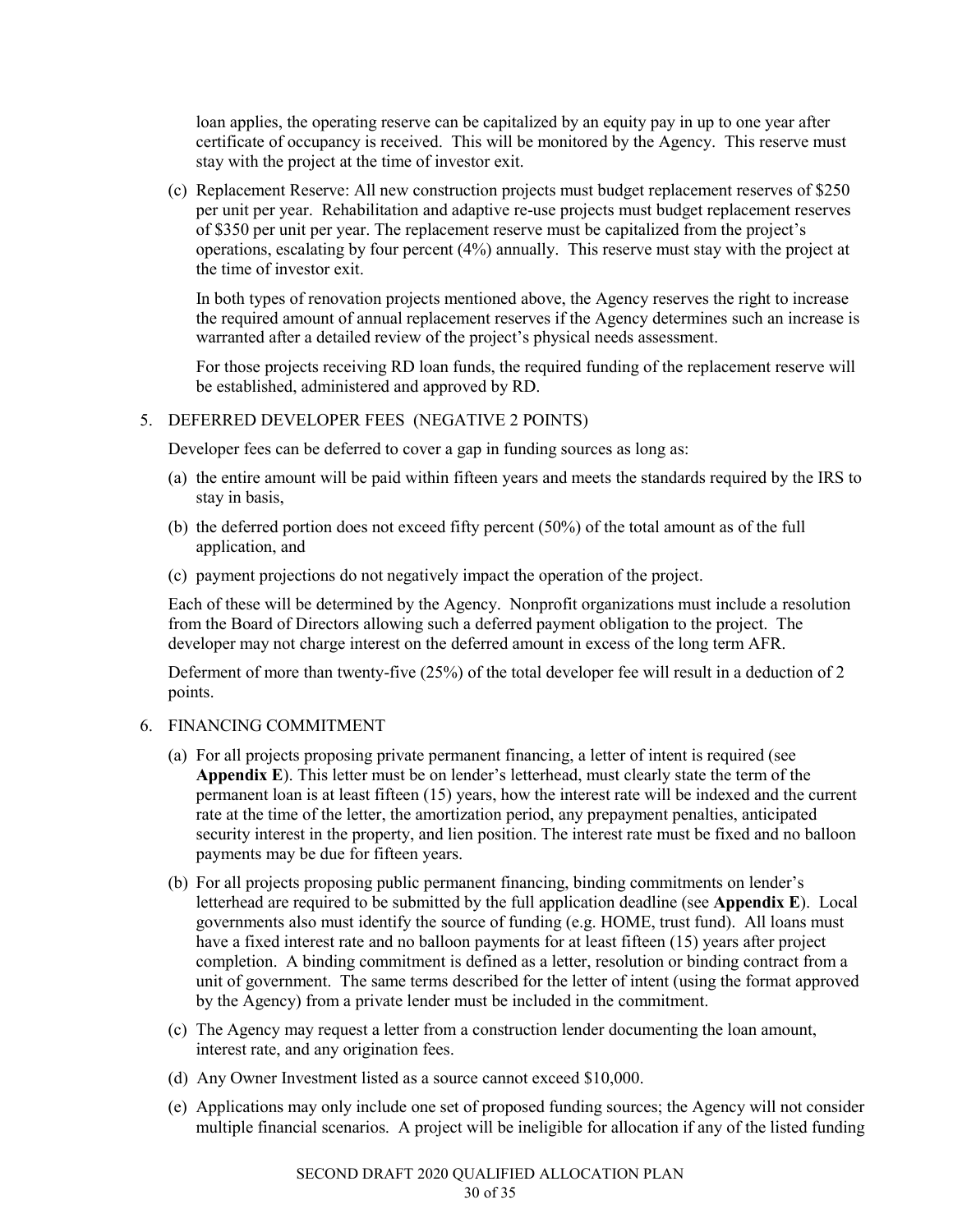sources will not be available in an amount or under the terms described in the application. The Agency may waive this limitation if the project otherwise demonstrates financial feasibility. Project cash flow may not be used as a source of funds.

#### 7. DEVELOPER FEES

- (a) Developer fees shall be up to \$13,5000 per unit for new construction projects and twenty-eight point five percent (28.5%) of PDC line item 4 for rehabilitation projects, both being set at award.
- (b) Notwithstanding the amount calculated in subsection (7)(a), the developer fee for any project shall be a maximum of \$1,3500,000 (the maximum for projects with tax-exempt bonds is \$2,7600,000).
- (c) Contractor general requirements shall be limited to six percent (6%) of hard costs.
- (d) Contractor profit and overhead shall be limited to ten percent (10%) (8% profit, 2% overhead) of total hard costs, including general requirements.
- (e) Where an identity of interest exists between the owner and contractor, the contractor profit and overhead shall be limited to eight percent (8%) (6% profit, 2% overhead).

#### 8. CONSULTING FEES

The total amount of any consulting fees and developer fees shall be no more than the maximum developer fee allowed to that project.

#### 9. ARCHITECTS' FEES

The architects' fees, including design and inspection fees, shall be limited to three percent (3%) of the total hard costs plus general requirements, overhead, profit and construction contingency (total of lines 2 through 10 on the PDC description). This amount does not include engineering costs.

#### 10. INVESTOR SERVICES FEES

Investor services fees must be paid from net cash flow and not be calculated into the minimum debt coverage ratio.

#### 11. PROJECT CONTINGENCY FUNDING

All new construction projects shall have a hard cost contingency line item of five percent (5%) of total hard costs, including general requirements, contractor profit and overhead. Rehabilitation and adaptive re-use projects shall include a hard cost contingency line item of ten percent (10%) of total hard costs.

#### 12. PROJECT OWNERSHIP

There must be common ownership between all units and buildings within a single project for the duration of the compliance period.

#### 13. SECTION 8 PROJECT-BASED RENTAL ASSISTANCE

For all new construction projects that propose to utilize Section 8 project-based rental assistance, the Agency will underwrite the rents according to the tax credit and HOME limits. These limits are based on data published annually by HUD. If the Section 8 contract administrator is willing to allow rents above these limits, the project may receive the additional revenue in practice, but Agency underwriting will use the lower revenue projections regardless of the length of the Section 8 contract.

Given the uncertainty of long-term federal commitment to Section 8 rental assistance, the Agency considers underwriting to the more conservative revenue levels to best serve the project's long-term financial viability.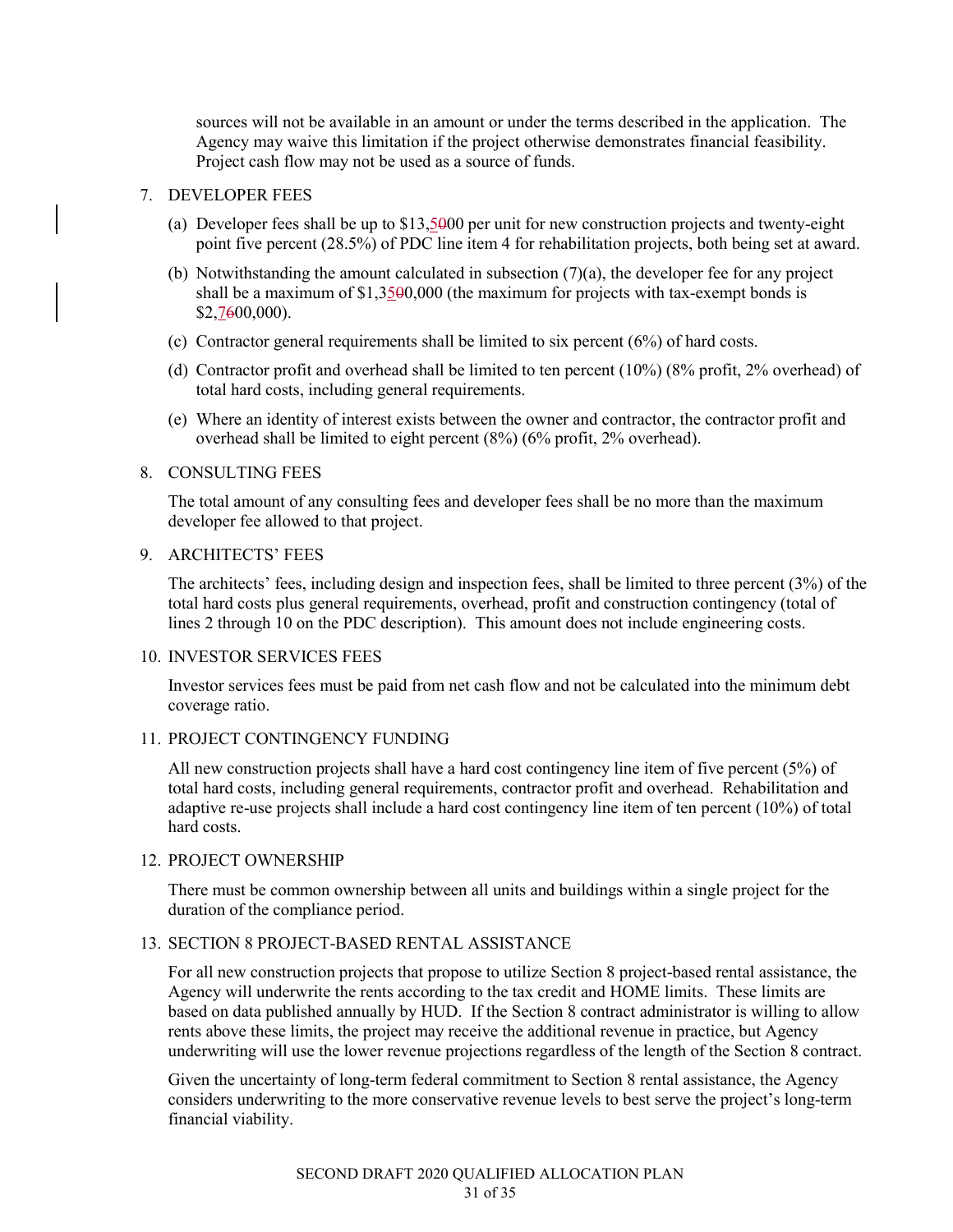#### 14. WATER, SEWER, AND TAP FEES

Any water, sewer, and tap fees charged to the project must be entered on a separate line item of the PDC description. Applications must provide letters from local provider(s) documenting either the amounts or if no fees will be charged.

# **VII. POST-AWARD PROCESSES AND REQUIREMENTS**

#### A. ALLOCATION TERMS AND REVOCATION

- 1. At any time between award and issuance of IRS Form 8609, owners must have approval from the Agency prior to:
	- (a) changing the anticipated or final sources (amount, terms, or provider), including equity;
	- (b) increasing the anticipated or final uses by more than two percent (2%);
	- (c) altering the designs approved by
		- the Agency at full application, or
		- local building code office,

including amenities, site layout, floor plans and elevations (Approved Design);

- (d) starting construction, including sitework;
- (e) increasing rents for new construction low-income units;
- (f) increasing rents for rehabilitation low-income units above existing rents at time of award (rents shown in the approved application can be instituted once rehabilitation is complete);
- (g) occupying units;
- $(\frac{eh}{eh})$  any other change to the awarded application.

At its discretion, the Agency can request any documentation related to project costs. If an increase in uses or design alteration is due to a local government requirement, owners do not need prior approval but rather must provide the Agency with prompt written notice. Failure to comply with a requirement of this subsection may result in a fine of up to \$25,000, revocation of the reservation or allocation, future disqualification under Section IV(D)(3) of any Principal involved, or other recourse available to the Agency.

- 2. Ownership entities must submit a completed carryover agreement and expend at least ten percent (10%) of the project's reasonably expected basis, both by dates to be determined by the Agency.
- 3. IRS Form 8609 will not be issued until:
	- (a) submission of a Final Cost Certification by an independent auditor that complies with the Agency's requirements;
	- (b) the owner documents attendance at an Agency sponsored or approved tax credit compliance seminar sponsored within the previous 12 months (see **Appendix C** for list of approved seminars); the management agent documents attendance at an Agency sponsored tax credit compliance seminar within the previous 12 months;
	- (c) monitoring fees have been paid;
	- (d) the project has been built according to the Approved Design;
	- (e) the Agency determines the project has adhered to all representations made in the approved application and will meet all relevant Plan requirements;
	- (f) documentation of the ownership entity having paid all applicable state and local taxes for the most recent year due; and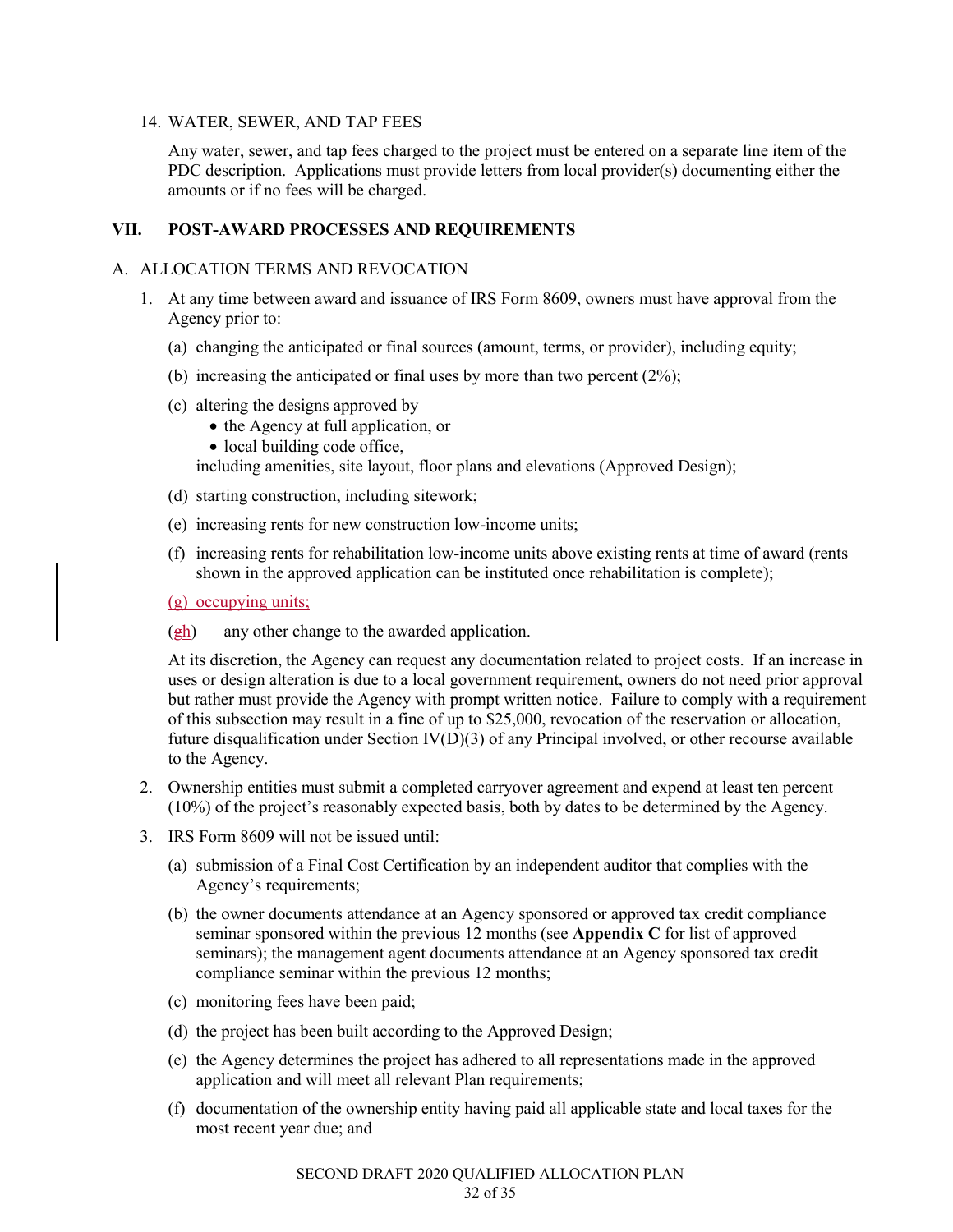- (g) submission of a listing of the name and address for all contractors and subcontractors indicating if there exists an identity of interest with the Owner and a statement from each representing the entity will comply with all applicable employment rules and regulations.
- 4. The actual tax credits allocated will be the lesser of the tax credits reserved, the applicable rate multiplied by qualified basis (as approved by the Agency), or the amount determined by the Agency pursuant to its evaluation as required under Section  $42(m)(2)$  of the Code. Projects will be required to elect a project-based allocation. An allocation does not constitute a representation or warranty by the Agency or Committee that the ownership entity or its owners will qualify for the tax credits. The Agency's interpretation of the Code, regulations, notices, or other guidance is not binding on the federal government.
- 5. Owners must record, prior to all other liens against the property in the registry of deeds in the county where the project is located, a thirty (30) year Declaration of Land Use Restrictive Covenants for Low-Income Housing Tax Credits (Extended Use Agreement) stating the owner will not apply for relief under Section 42(h)(6)(E)(i)(II) of the Code and will comply with other requirements under the Code, Plan, other relevant statutes and regulations, and all representations made in the approved application. The Extended Use Agreement also may contain other provisions as determined by the Agency. The owner must have good and marketable title and obtain the consent of any prior recorded lienholder (other than for construction financing) to be bound by the Extended Use Agreement terms. Owners may not claim tax credits in any taxable year unless the Extended Use Agreement is in effect and appropriately recorded.
- 6. The Agency may revoke an allocation if the owner fails to implement all representations in the approved application. In addition to the terms of Section VII(A)(1), owners will acknowledge that the following constitute conditions to their allocation:
	- (a) accuracy of all representations made to the Agency, including application uploads,
	- (b) adherence to the Plan and all applicable federal, state and local laws and ordinances, including the Code and Fair Housing Act,
	- (c) provision and maintenance of amenities for the benefit of the tenants, and
	- (d) not incurring a penalty under N.C.G.S. § 105-236 for failure to file a return, failure to pay taxes, or having a large tax deficiency (as defined under N.C.G.S. § 105-236). The Agency may request documentation demonstrating all project related taxes have been paid.

An owner's or project's failure to comply with all such conditions without written authorization from the Agency will entitle the Agency, in its discretion, to deem the allocation to be cancelled by mutual consent. After any such cancellation, the owner will acknowledge that neither it nor the project will have any right to claim tax credits pursuant to the allocation. The Agency reserves the right, in its discretion, to modify or waive any such failed condition.

# B. COMPLIANCE MONITORING

- 1. Owners must comply with Section 42 of the Code, IRS regulations, rulings, procedures, decisions and notices, state statutes, the Fair Housing Act, state laws, local codes, Agency loan documents, **Appendix F** (incorporated herein by reference), and any other legal requirements. The Agency may treat any failure to do so as a violation of the Plan.
- 2. The Agency will adopt and revise standards, policies, procedures, and other requirements in administering the tax credit program. Examples include training and online reporting. Owners must comply with all such requirements regardless of whether or not they expressly appear in the Plan or **Appendix F**. The Agency will have access to any project information, including physical access to the property, all financial records and tenant information.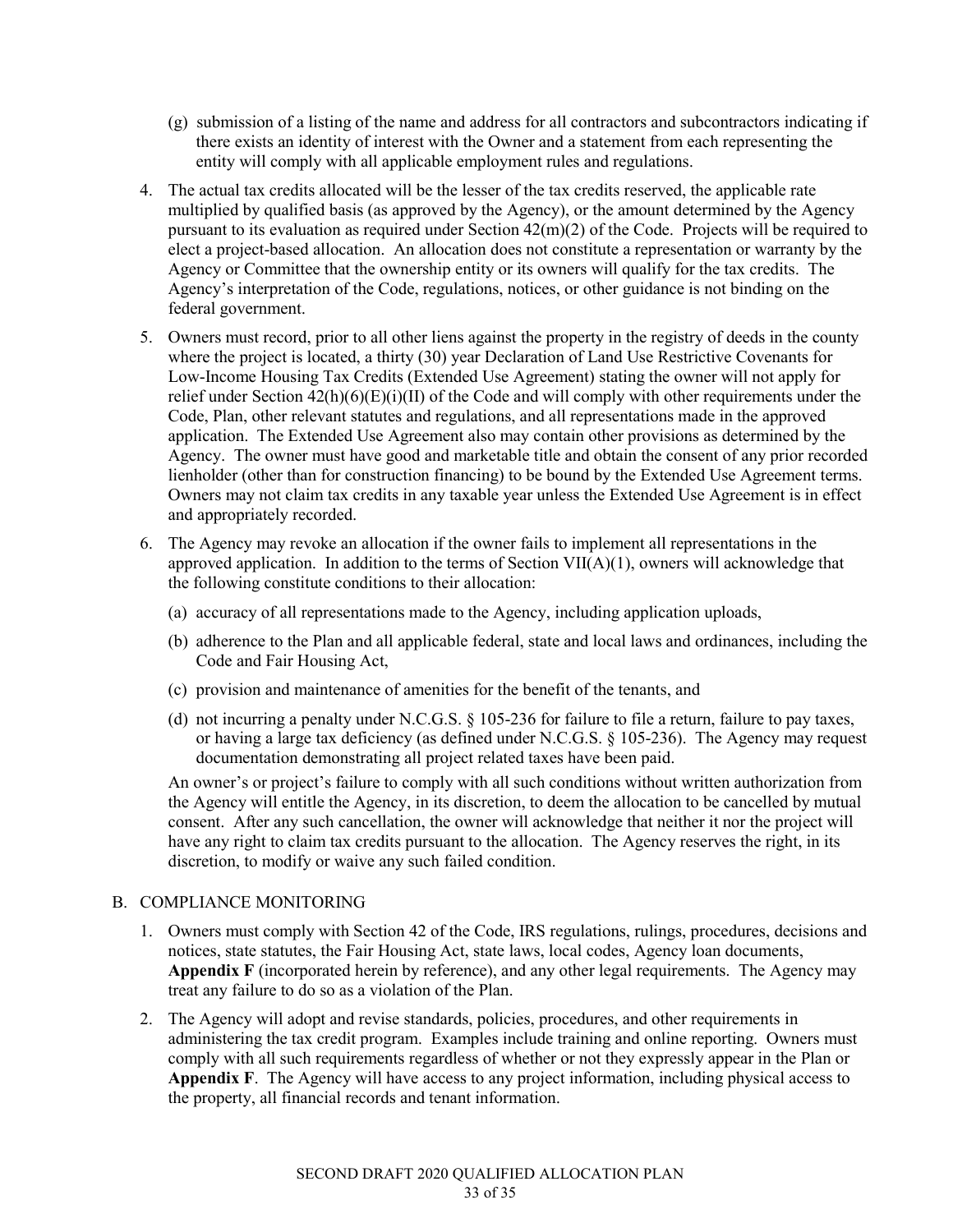### **VIII. DEFINITIONS**

The terms listed below will be defined in the Plan as indicated below regardless of capitalization, unless the context clearly indicates otherwise. Terms used in the Plan but not defined below will have the same meaning as under the Code and IRS regulations.

4% Tax Credit: Low-income housing tax credits available pursuant to Section 42(h)(4) of the Code.

9% Tax Credit: Low-income housing tax credits available for allocation under the state's volume cap pursuant to Section 42(h)(3) of the Code.

Affiliate: As to any person or entity (i) any entity of which a majority of the voting interest is owned by such person or entity, (ii) any person or entity directly or indirectly controlling (10% or more) such person or entity, (iii) any person or entity under direct or indirect common control with any such person or entity, or (iv) any officer, director, employee, manager, stockholder (10% or more), partner or member of any such person or entity or of any person or entity referred to in the preceding clauses (i), (ii) or (iii).

Applicant: The entity considered under Section III(C)(6).

Choice-Limiting Activity: Includes leasing or disposition of real property and any activity that will result in a physical change to the property, including acquisition, demolition, movement, rehabilitation, conversion, repair, or construction.

Developer: Any individual or entity responsible for initiating and controlling the development process and ensuring that all, or any material portion of all, phases of the development process are accomplished. Furthermore, the developer is the individual or entity identified as such in the Ownership Entity Agreement and any and all Development Fee Agreements.

Entity: Without limitation, any general partnership, limited partnership, limited liability company, corporation, joint venture, trust, business trust, cooperative, association, public agency or other entity, other than a human being.

Management Agent: Individual(s) or Entity responsible for the day to day operations of the project, which may or may not be related to the Owner(s) or ownership entity.

Market-Rate Units: Units that are not subject to tax credit restrictions; does not include manager units.

Material Participation: Involvement in the development and operation of the project on a basis which is regular, continuous and substantial throughout the compliance period as defined in Code Sections 42 and 469(h) and the regulations promulgated thereunder.

Owner(s): Person(s) or entity(ies) that own an equity interest in the Ownership Entity.

Ownership Entity: The ownership entity to which tax credits and/or any RPP loan funds will be awarded.

Person: Any individual or Entity, and the heirs, executors, administrators, legal representatives, successors and assigns of such Person where the context so requires.

Person with a Disability: An adult who has a permanent physical or mental impairment which substantially limits one or more major life activities as further defined in North Carolina's Persons with Disabilities Protection Act (N.C.G.S. § 168A-3 (7a)).

Person who is Homeless: An adult who is living in places not meant for habitation (such as streets, cars, parks), emergency shelter, or in transitional or temporary housing but originally came from a place not meant for habitation or emergency shelter.